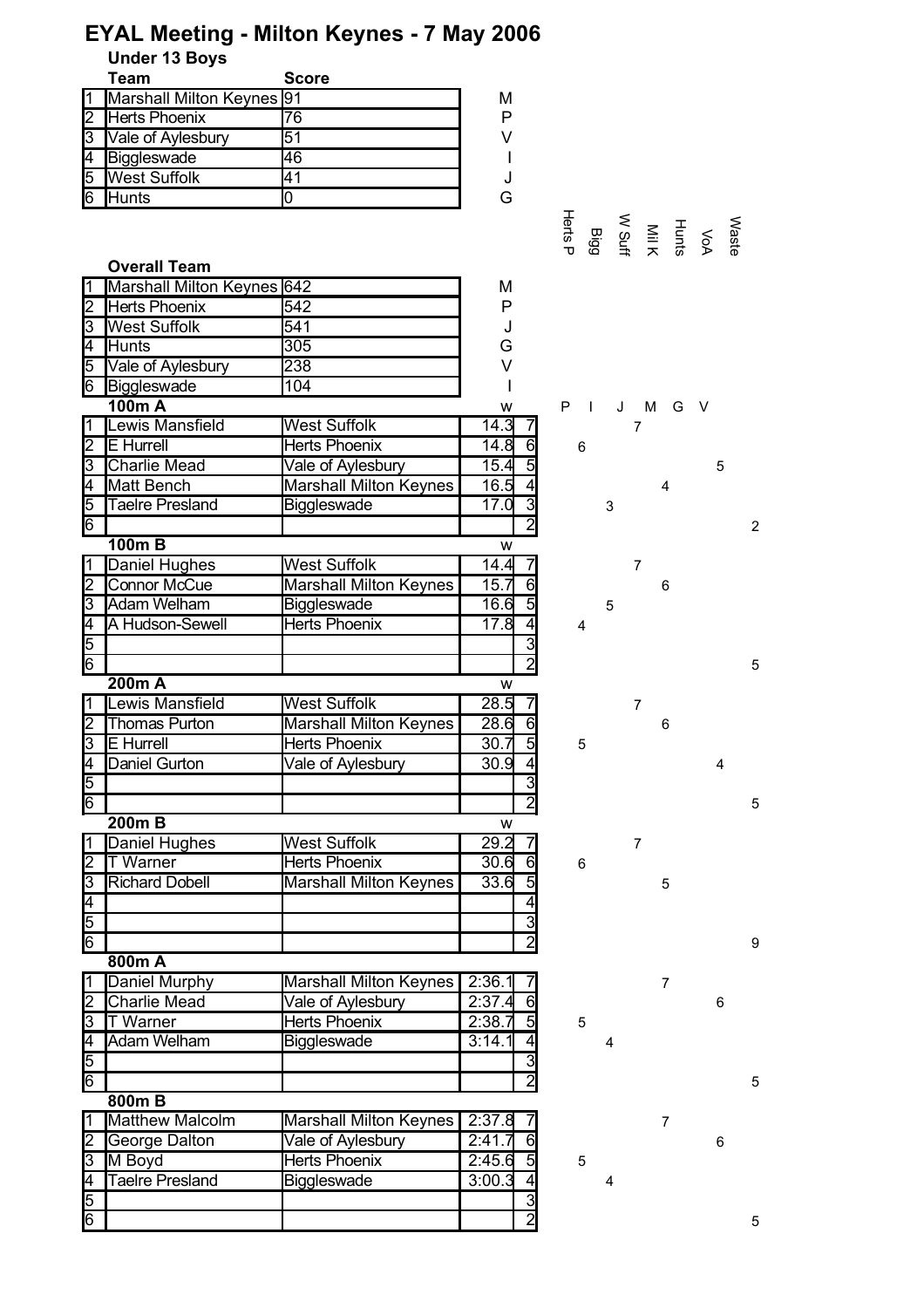|                         | 1500m A              |                               |        |                                  |                |                |                |                |   |                |
|-------------------------|----------------------|-------------------------------|--------|----------------------------------|----------------|----------------|----------------|----------------|---|----------------|
| 1                       | <b>E</b> Sheperd     | <b>Herts Phoenix</b>          | 4:39.6 |                                  | 7              |                |                |                |   |                |
| $\overline{2}$          | <b>Will Gurton</b>   | Vale of Aylesbury             | 5:04.7 | 6                                |                |                |                |                | 6 |                |
| S                       | Sam Redding          | <b>Marshall Milton Keynes</b> | 5:22.6 | $\overline{5}$                   |                |                |                | 5              |   |                |
| $\overline{\mathsf{4}}$ | <b>Josh Watson</b>   | <b>Biggleswade</b>            | 5:55.3 | 4                                |                | 4              |                |                |   |                |
| 5                       |                      |                               |        | $\overline{\textbf{3}}$          |                |                |                |                |   |                |
| $6\overline{6}$         |                      |                               |        | $\overline{2}$                   |                |                |                |                |   | 5              |
|                         | 1500m B              |                               |        |                                  |                |                |                |                |   |                |
| 1                       | Daniel Gurton        | Vale of Aylesbury             | 5:07.4 |                                  |                |                |                |                | 7 |                |
| 2                       | <b>Forrest Beard</b> | Biggleswade                   | 5:57.8 | 6                                |                | 6              |                |                |   |                |
| 3                       | <b>Connor McCue</b>  | Marshall Milton Keynes        | 6:11.4 | $\overline{5}$                   |                |                |                | 5              |   |                |
| 4                       |                      |                               |        | 4                                |                |                |                |                |   |                |
| 5                       |                      |                               |        | $\overline{\overline{3}}$        |                |                |                |                |   |                |
| 6                       |                      |                               |        | $\overline{2}$                   |                |                |                |                |   | 9              |
|                         | 75m Hurdles A        |                               | W      |                                  |                |                |                |                |   |                |
| 1                       | Matt Bench           | <b>Marshall Milton Keynes</b> | 17.4   |                                  |                |                |                | $\overline{7}$ |   |                |
| $\overline{2}$          | A Hudson-Sewell      | <b>Herts Phoenix</b>          | 17.7   | 6                                | 6              |                |                |                |   |                |
| 3                       |                      |                               |        | $\overline{5}$                   |                |                |                |                |   |                |
| $\overline{\mathsf{4}}$ |                      |                               |        | 4                                |                |                |                |                |   |                |
| 5                       |                      |                               |        | 3                                |                |                |                |                |   |                |
| 6                       |                      |                               |        | $\overline{2}$                   |                |                |                |                |   | 14             |
|                         | 75m Hurdles B        |                               | W      |                                  |                |                |                |                |   |                |
| $\vert$ 1               |                      |                               |        |                                  |                |                |                |                |   |                |
| $\overline{2}$          |                      |                               |        | 6                                |                |                |                |                |   |                |
| $\overline{\mathbf{3}}$ |                      |                               |        | 5                                |                |                |                |                |   |                |
| $\overline{4}$          |                      |                               |        | 4                                |                |                |                |                |   |                |
| 5                       |                      |                               |        | $\overline{3}$                   |                |                |                |                |   |                |
| 6                       |                      |                               |        | $\overline{2}$                   |                |                |                |                |   | 27             |
|                         | <b>High Jump A</b>   |                               |        |                                  |                |                |                |                |   |                |
| 1                       | <b>Josh Watson</b>   | Biggleswade                   | 1.25   | 7                                |                | $\overline{7}$ |                |                |   |                |
| 2                       | <b>E</b> Hurrell     | <b>Herts Phoenix</b>          | 1.25   | 6                                | 6              |                |                |                |   |                |
| З                       | Sam Redding          | <b>Marshall Milton Keynes</b> | 1.05   | $\overline{5}$                   |                |                |                | 5              |   |                |
| $\overline{\mathsf{4}}$ |                      |                               |        | 4                                |                |                |                |                |   |                |
| 5                       |                      |                               |        | $\overline{3}$<br>$\overline{2}$ |                |                |                |                |   |                |
| 6                       |                      |                               |        |                                  |                |                |                |                |   | 9              |
|                         | <b>High Jump B</b>   |                               |        |                                  |                |                |                |                |   |                |
| 1<br>$\overline{2}$     |                      |                               |        | $\overline{6}$                   |                |                |                |                |   |                |
| $\overline{3}$          |                      |                               |        | 5                                |                |                |                |                |   |                |
|                         |                      |                               |        | 4                                |                |                |                |                |   |                |
| $\frac{4}{5}$           |                      |                               |        | $\overline{3}$                   |                |                |                |                |   |                |
| 6                       |                      |                               |        | $\overline{2}$                   |                |                |                |                |   | 27             |
|                         | <b>Long Jump A</b>   |                               |        |                                  |                |                |                |                |   |                |
| 1                       | Daniel Hughes        | <b>West Suffolk</b>           | 4.19   |                                  |                |                | $\overline{7}$ |                |   |                |
| $\overline{2}$          | <b>E</b> Sheperd     | <b>Herts Phoenix</b>          | 3.80   | 6                                | 6              |                |                |                |   |                |
| 3                       | <b>Charlie Mead</b>  | Vale of Aylesbury             | 3.76   | $\overline{5}$                   |                |                |                |                | 5 |                |
| 4                       | Thomas Purton        | <b>Marshall Milton Keynes</b> | 3.70   | 4                                |                |                |                | $\overline{4}$ |   |                |
| 5                       | Josh Watson          | Biggleswade                   | 3.58   | دى                               |                | 3              |                |                |   |                |
| 6                       |                      |                               |        | $\overline{2}$                   |                |                |                |                |   | $\overline{2}$ |
|                         | Long Jump B          |                               |        |                                  |                |                |                |                |   |                |
| 1                       | <b>T</b> Warner      | <b>Herts Phoenix</b>          | 3.67   | $\prime$                         | $\overline{7}$ |                |                |                |   |                |
| $\overline{2}$          | Lewis Mansfield      | <b>West Suffolk</b>           | 3.62   | $\overline{6}$                   |                |                | 6              |                |   |                |
| 3                       | <b>George Dalton</b> | Vale of Aylesbury             | 3.54   | 5                                |                |                |                |                | 5 |                |
| 4                       | <b>Forrest Beard</b> | Biggleswade                   | 2.97   | 4                                |                | 4              |                |                |   |                |
| 5                       | Daniel Murphy        | <b>Marshall Milton Keynes</b> | 2.95   | 3                                |                |                |                | $\mathsf 3$    |   |                |
| $\overline{6}$          |                      |                               |        | $\overline{2}$                   |                |                |                |                |   | $\overline{2}$ |
|                         |                      |                               |        |                                  |                |                |                |                |   |                |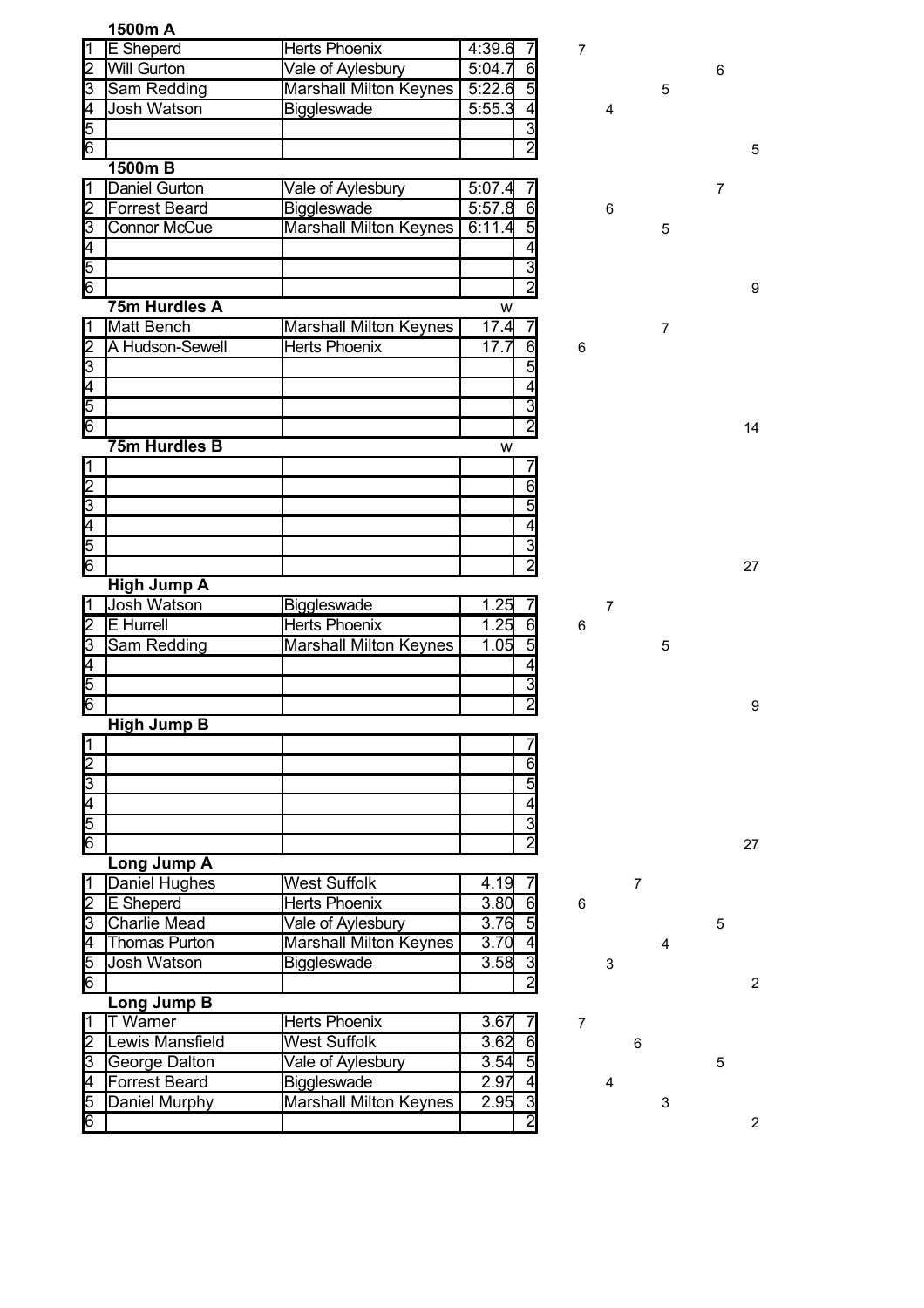|                         | <b>Shot Putt A</b>      |                               |                        |                |                |                 |     |
|-------------------------|-------------------------|-------------------------------|------------------------|----------------|----------------|-----------------|-----|
| $\vert$ 1               | J Cottrell              | <b>Herts Phoenix</b>          | 5.47                   | $\overline{7}$ |                |                 |     |
| $\overline{2}$          | William Townsend        | <b>Marshall Milton Keynes</b> | 5.25<br>$\overline{6}$ |                | $6\phantom{1}$ |                 |     |
| $\overline{3}$          |                         |                               | 5                      |                |                |                 |     |
| 4                       |                         |                               | 4                      |                |                |                 |     |
| 5                       |                         |                               | $\overline{3}$         |                |                |                 |     |
| 6                       |                         |                               | $\overline{2}$         |                |                |                 | 14  |
|                         | <b>Shot Putt B</b>      |                               |                        |                |                |                 |     |
| $\overline{1}$          | <b>Connor McCue</b>     | Marshall Milton Keynes        | $4.\overline{29}$      |                | $\overline{7}$ |                 |     |
| $\overline{2}$          | A Hudson-Sewell         | <b>Herts Phoenix</b>          | 6<br>4.02              | 6              |                |                 |     |
| $\overline{3}$          |                         |                               | 5                      |                |                |                 |     |
| $\overline{4}$          |                         |                               | 4                      |                |                |                 |     |
| $\overline{5}$          |                         |                               | 3                      |                |                |                 |     |
| $\overline{6}$          |                         |                               | $\overline{2}$         |                |                |                 | 14  |
|                         | <b>Discus A</b>         |                               |                        |                |                |                 |     |
| $\overline{1}$          | <b>William Townsend</b> | <b>Marshall Milton Keynes</b> | 16.20<br>7             |                | $\overline{7}$ |                 |     |
| $\overline{2}$          |                         |                               | $\overline{6}$         |                |                |                 |     |
| $\overline{3}$          |                         |                               | 5                      |                |                |                 |     |
| $\overline{4}$          |                         |                               | 4                      |                |                |                 |     |
| 5                       |                         |                               | 3                      |                |                |                 |     |
| 6                       |                         |                               | $\overline{2}$         |                |                |                 | 20  |
|                         | <b>Discus B</b>         |                               |                        |                |                |                 |     |
| $\overline{1}$          | <b>Matthew Malcolm</b>  | <b>Marshall Milton Keynes</b> | 8.26<br>7              |                | $\overline{7}$ |                 |     |
|                         |                         |                               | $\overline{6}$         |                |                |                 |     |
|                         |                         |                               | 5                      |                |                |                 |     |
| $\frac{2}{5}$           |                         |                               | 4                      |                |                |                 |     |
|                         |                         |                               | 3                      |                |                |                 |     |
| 6                       |                         |                               | $\overline{2}$         |                |                |                 | 20  |
|                         | 4x100m                  |                               |                        |                |                |                 |     |
| $\overline{\mathbf{1}}$ | Vale of Aylesbury       |                               | 60.2                   |                |                | $\overline{7}$  |     |
| $\frac{2}{3}$           | Biggleswade             |                               | 66.0<br>6              | 6              |                |                 |     |
|                         |                         |                               | 5                      |                |                |                 |     |
| $\overline{4}$          |                         |                               | 4                      |                |                |                 |     |
| 5                       |                         |                               | $\overline{3}$         |                |                |                 |     |
| 6                       |                         |                               | $\overline{2}$         |                |                |                 | 14  |
|                         |                         |                               |                        | 76 46 41 91    |                | 0 <sub>51</sub> | 208 |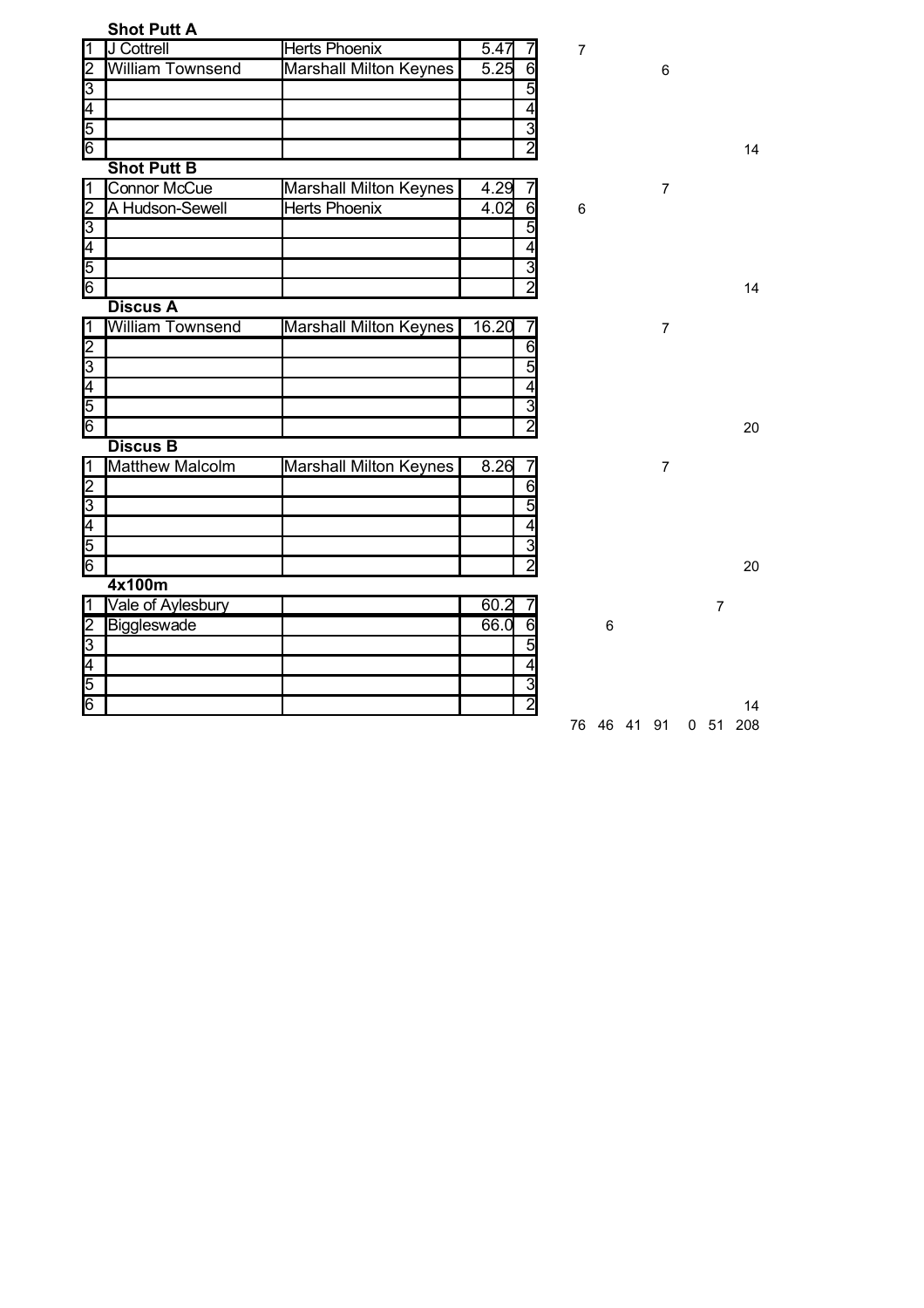| EYAL Meeting - Milton Keynes - 7 May 2006 |  |  |  |  |  |
|-------------------------------------------|--|--|--|--|--|
|-------------------------------------------|--|--|--|--|--|

**Under 15 Boys**

|    | Team                         | <b>Score</b> |   |
|----|------------------------------|--------------|---|
| 6  | Marshall Milton Keynes   121 |              | М |
| I3 | Herts Phoenix                | 13           | P |
|    | <b>West Suffolk</b>          | 72           |   |
| 5  | Hunts                        | 60           | G |
|    | Vale of Aylesbury            | 33           | V |
|    | Biggleswade                  |              |   |

#### **Overall Team** 1 Marshall Milton Keynes 642 M 2 Herts Phoenix 542 Books Provides and P 3 |West Suffolk |541 | J Herts Phoenix

|                | ווטוווטט ונטוו      | ו דע                          | U                      |                   |                |   |                |        |                |   |
|----------------|---------------------|-------------------------------|------------------------|-------------------|----------------|---|----------------|--------|----------------|---|
| 4              | <b>Hunts</b>        | $\overline{305}$              | Ġ                      |                   |                |   |                |        |                |   |
| 5              | Vale of Aylesbury   | $\overline{238}$              | V                      |                   |                |   |                |        |                |   |
| $\overline{6}$ | Biggleswade         | 104                           |                        |                   |                |   |                |        |                |   |
|                | 100m A              |                               | W                      | P<br>$\mathbf{I}$ | J              | M | G              | $\vee$ |                |   |
| $\overline{1}$ | Eugene Mandaza      | <b>West Suffolk</b>           | 12.2                   |                   |                | 7 |                |        |                |   |
| 2              | Jake Ovenden        | <b>Biggleswade</b>            | 12.4<br>$6 \mid$       |                   | 6              |   |                |        |                |   |
| $\overline{3}$ | <b>G</b> Smith      | <b>Herts Phoenix</b>          | 12.8<br>$\overline{5}$ | 5                 |                |   |                |        |                |   |
| 4              | James McLaren       | Hunts                         | 14.1                   |                   |                |   |                | 4      |                |   |
| 5              | Jack Benson         | Vale of Aylesbury             | 14.1<br>3              |                   |                |   |                |        | 3              |   |
| 6              | <b>Matt Shouler</b> | <b>Marshall Milton Keynes</b> | $\overline{2}$<br>15.0 |                   |                |   | 2              |        |                | 0 |
|                | <b>100mB</b>        |                               | W                      |                   |                |   |                |        |                |   |
| $\overline{1}$ | Matt Lambourne      | <b>Marshall Milton Keynes</b> | 12.9                   |                   |                |   | $\overline{7}$ |        |                |   |
| 2              | lan McLaren         | Hunts                         | 13.9<br>6              |                   |                |   |                | 6      |                |   |
| $\overline{3}$ | <b>Harry Dalton</b> | Vale of Aylesbury             | 5<br>14.1              |                   |                |   |                |        | 5              |   |
| 4              | Lee Moffat          | <b>West Suffolk</b>           | 14.2                   |                   |                | 4 |                |        |                |   |
| 5              | <b>T</b> Clarke     | <b>Herts Phoenix</b>          | 3<br>15.1              | 3                 |                |   |                |        |                |   |
| $\overline{6}$ |                     |                               | $\overline{2}$         |                   |                |   |                |        |                | 2 |
|                | 200m A              |                               | W                      |                   |                |   |                |        |                |   |
| $\overline{1}$ | <b>Jake Ovenden</b> | Biggleswade                   | 25.0                   |                   | $\overline{7}$ |   |                |        |                |   |
| $\overline{2}$ | Eugene Mandaza      | <b>West Suffolk</b>           | 25.2<br>6              |                   |                | 6 |                |        |                |   |
| $\overline{3}$ | G Smith             | <b>Herts Phoenix</b>          | $\overline{5}$<br>25.8 | 5                 |                |   |                |        |                |   |
| 4              | Tom Hough           | <b>Marshall Milton Keynes</b> | 26.2<br>$\overline{4}$ |                   |                |   | $\overline{4}$ |        |                |   |
| 5              | lan McLaren         | Hunts                         | 28.2<br><u>دی</u>      |                   |                |   |                | 3      |                |   |
| 6              | Harry Dalton        | Vale of Aylesbury             | $\overline{2}$<br>30.4 |                   |                |   |                |        | $\overline{2}$ | 0 |
|                | <b>200mB</b>        |                               | W                      |                   |                |   |                |        |                |   |
| $\overline{1}$ | <b>Joe Chalmers</b> | Marshall Milton Keynes        | $\overline{27.0}$<br>7 |                   |                |   | $\overline{7}$ |        |                |   |
| $\overline{2}$ | R Armorgie          | <b>Herts Phoenix</b>          | 28.7<br>$\overline{6}$ | 6                 |                |   |                |        |                |   |
| $\overline{3}$ | James McLaren       | <b>Hunts</b>                  | 5<br>29.2              |                   |                |   |                | 5      |                |   |
| $\overline{4}$ |                     |                               | 4                      |                   |                |   |                |        |                |   |
| $\frac{5}{6}$  |                     |                               | $\overline{3}$         |                   |                |   |                |        |                |   |
|                |                     |                               | $\overline{2}$         |                   |                |   |                |        |                | 9 |
|                | 400m A              |                               |                        |                   |                |   |                |        |                |   |
|                | $1$ Tom Hough       | Marchall Milton Koynee        | 501                    |                   |                |   | ⇁              |        |                |   |

|   | Tom Hough        | Marshall Milton Keynes | 58.1  |    |  |  |  |
|---|------------------|------------------------|-------|----|--|--|--|
| っ | <b>IA</b> Veitch | Herts Phoenix          | 58.5  | 61 |  |  |  |
| 3 | Mitchell Beard   | Biggleswade            | 66.O  | 5  |  |  |  |
|   | Lee Moffat       | <b>West Suffolk</b>    | 70.2I |    |  |  |  |
| 5 |                  |                        |       | ി  |  |  |  |
| 6 |                  |                        |       | റ  |  |  |  |

## **400m B**

|    | IN Wake        | Herts Phoenix          | 56.5 |    |  |    |
|----|----------------|------------------------|------|----|--|----|
| n. | Matt Lambourne | Marshall Milton Keynes | 59.9 | 61 |  |    |
| 3  |                |                        |      | 5  |  |    |
| 4  |                |                        |      |    |  |    |
| 5  |                |                        |      | ⌒  |  |    |
| 6  |                |                        |      | ⌒  |  | 14 |

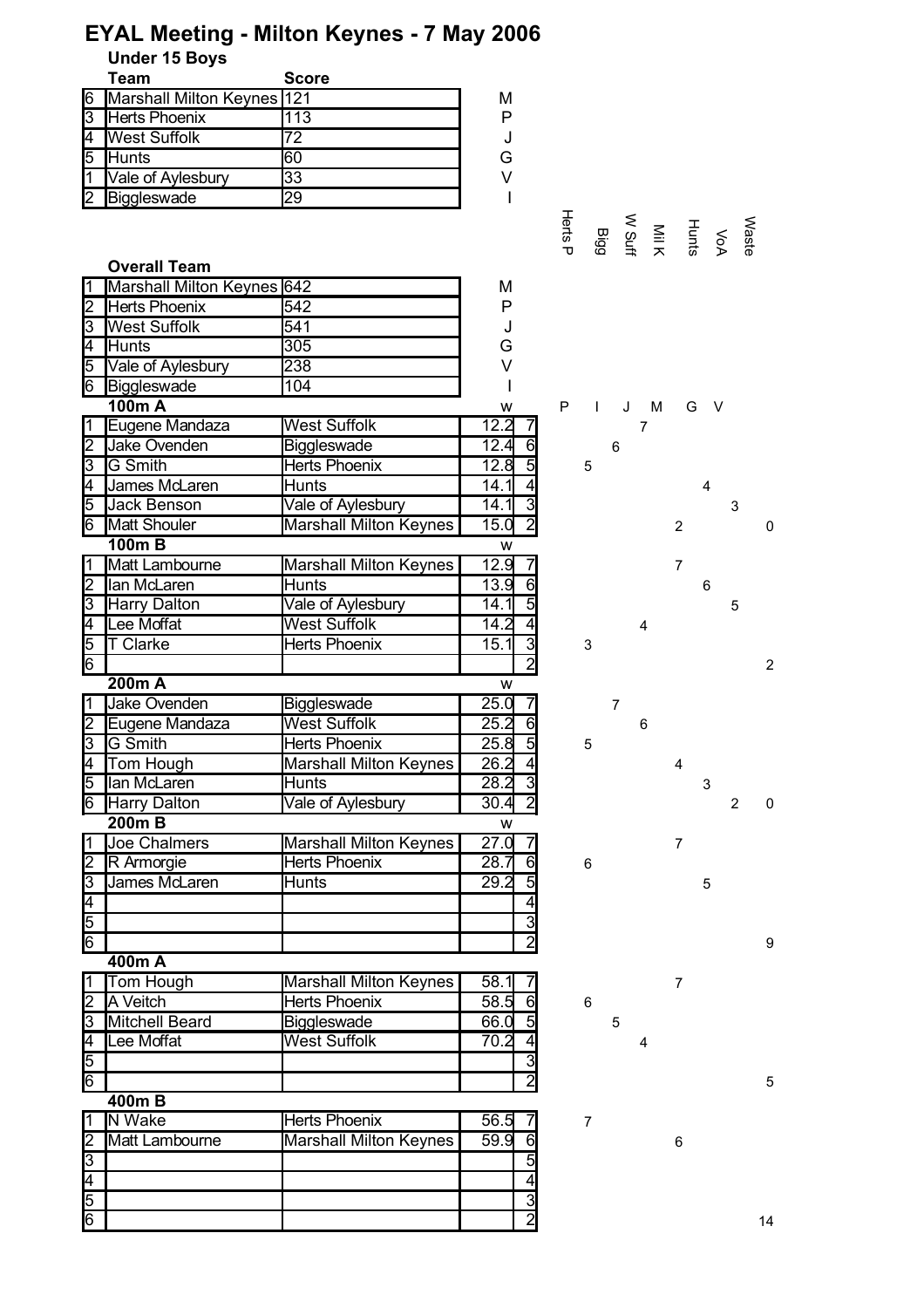|                         | 800m A                 |                               |                                  |                |                |                |   |                |
|-------------------------|------------------------|-------------------------------|----------------------------------|----------------|----------------|----------------|---|----------------|
| 1                       | <b>A</b> Veitch        | <b>Herts Phoenix</b>          | 2:10.9                           | $\overline{7}$ |                |                |   |                |
| 2                       | Alex Dumbar            | <b>West Suffolk</b>           | 2:19.5<br>6                      |                | 6              |                |   |                |
| 3                       | lan McLaren            | <b>Hunts</b>                  | 2:36.8<br>5                      |                |                |                | 5 |                |
| $\overline{\mathsf{4}}$ | <b>Alex Walton</b>     | Biggleswade                   | 2:51.1<br>$\overline{4}$         | 4              |                |                |   |                |
| 5                       | <b>Richard Hepher</b>  | <b>Marshall Milton Keynes</b> | 2:52.8<br>3                      |                |                | 3              |   |                |
| $6\overline{6}$         |                        |                               | $\overline{2}$                   |                |                |                |   | $\overline{2}$ |
|                         | 800mB                  |                               |                                  |                |                |                |   |                |
| 1                       | N McNaught             | <b>Herts Phoenix</b>          | 2:28.7<br>7                      | $\overline{7}$ |                |                |   |                |
| $\overline{2}$          | Lamarr Bennet          | <b>West Suffolk</b>           | 2:32.1<br>6                      |                | 6              |                |   |                |
| 3                       |                        |                               | 5                                |                |                |                |   |                |
| 4                       |                        |                               | $\overline{4}$                   |                |                |                |   |                |
| 5                       |                        |                               | $\overline{3}$                   |                |                |                |   |                |
| 6                       |                        |                               | $\overline{2}$                   |                |                |                |   | 14             |
|                         | 1500m A                |                               |                                  |                |                |                |   |                |
| 11                      | <b>Charlie Fry</b>     | <b>West Suffolk</b>           | 4:42.4                           |                | $\overline{7}$ |                |   |                |
| 2                       | Daniel Young           | Marshall Milton Keynes        | 4:57.8<br>$6 \mid$               |                |                | 6              |   |                |
| 3                       | D Wilson               | <b>Herts Phoenix</b>          | $\overline{5}$<br>5:07.5         | 5              |                |                |   |                |
| 4                       |                        |                               | $\overline{4}$                   |                |                |                |   |                |
| $\overline{5}$          |                        |                               | $\overline{3}$                   |                |                |                |   |                |
| 6                       |                        |                               | $\overline{2}$                   |                |                |                |   | 9              |
|                         | 1500m B                |                               |                                  |                |                |                |   |                |
| 1                       |                        |                               |                                  |                |                |                |   |                |
| $\overline{2}$          |                        |                               | 6<br>$\overline{5}$              |                |                |                |   |                |
| $\overline{3}$          |                        |                               |                                  |                |                |                |   |                |
| 4<br>5                  |                        |                               | $\overline{4}$<br>$\overline{3}$ |                |                |                |   |                |
| 6                       |                        |                               | $\overline{2}$                   |                |                |                |   |                |
|                         | 80m Hurdles A          |                               | w                                |                |                |                |   | 27             |
| 1                       | Matt Lambourne         | <b>Marshall Milton Keynes</b> | 13.3                             |                |                | $\overline{7}$ |   |                |
| $\overline{2}$          |                        |                               | 6                                |                |                |                |   |                |
| 3                       |                        |                               | $\overline{5}$                   |                |                |                |   |                |
| $\overline{4}$          |                        |                               | $\overline{4}$                   |                |                |                |   |                |
| 5                       |                        |                               | $\overline{3}$                   |                |                |                |   |                |
| $\overline{6}$          |                        |                               | $\overline{2}$                   |                |                |                |   | 20             |
|                         | 80m Hurdles B          |                               | w                                |                |                |                |   |                |
| $\vert$ 1               | <b>Adam Balderston</b> | <b>Marshall Milton Keynes</b> | 13.6                             |                |                | $\overline{7}$ |   |                |
| 2                       |                        |                               | 6                                |                |                |                |   |                |
| $\overline{3}$          |                        |                               | 5                                |                |                |                |   |                |
| $\overline{4}$          |                        |                               | $\overline{4}$                   |                |                |                |   |                |
|                         |                        |                               | $\overline{3}$                   |                |                |                |   |                |
| $\frac{5}{6}$           |                        |                               | $\bar{2}$                        |                |                |                |   | 20             |
|                         | <b>High Jump A</b>     |                               |                                  |                |                |                |   |                |
| $\overline{1}$          | R Armorgie             | Herts Phoenix                 | 1.55                             | $\overline{7}$ |                |                |   |                |
| $\overline{2}$          | <b>Jack Christman</b>  | <b>West Suffolk</b>           | 1.40<br>6                        |                | 6              |                |   |                |
| 3                       | <b>Richard Hepher</b>  | <b>Marshall Milton Keynes</b> | 5<br>1.40                        |                |                | 5              |   |                |
| $\overline{\mathsf{4}}$ | <b>Nick Fennelly</b>   | <b>Hunts</b>                  | 1.40<br>$\overline{4}$           |                |                |                | 4 |                |
| 5                       | <b>Alex Walton</b>     | Biggleswade                   | 3<br>1.30                        |                | 3              |                |   |                |
| 6                       |                        |                               | $\overline{2}$                   |                |                |                |   | $\overline{c}$ |
|                         | <b>High Jump B</b>     |                               |                                  |                |                |                |   |                |
| 1                       | <b>N</b> Wake          | <b>Herts Phoenix</b>          | 1.50<br>7                        | $\overline{7}$ |                |                |   |                |
| 2                       | Liam Hutton            | <b>Marshall Milton Keynes</b> | 1.35<br>$\overline{6}$           |                |                | 6              |   |                |
| β                       | Lamarr Bennet          | <b>West Suffolk</b>           | 1.25<br>$\overline{5}$           |                | 5              |                |   |                |
| 4                       |                        |                               | $\overline{4}$                   |                |                |                |   |                |
| 5                       |                        |                               | $\overline{3}$                   |                |                |                |   |                |
| $\overline{6}$          |                        |                               | $\overline{2}$                   |                |                |                |   | 9              |
|                         |                        |                               |                                  |                |                |                |   |                |

2

9

2

9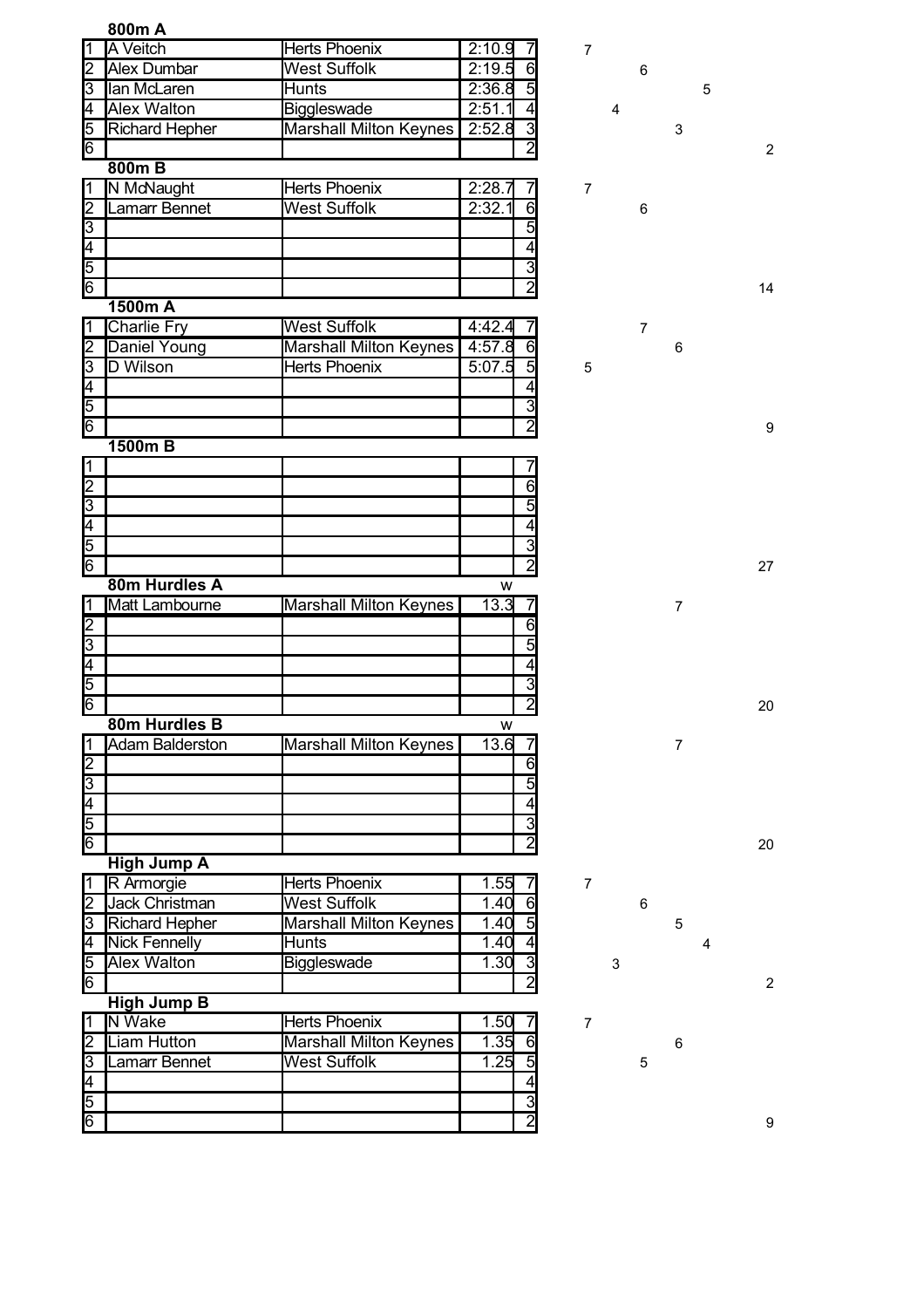|                                           | Long Jump A                   |                               |       |                |
|-------------------------------------------|-------------------------------|-------------------------------|-------|----------------|
|                                           | <b>Joe Chalmers</b>           | <b>Marshall Milton Keynes</b> | 4.85  |                |
| $\overline{c}$                            | <b>Nick Fennelly</b>          | <b>Hunts</b>                  | 4.77  | $\overline{6}$ |
| $\overline{3}$                            | <b>Jack Christman</b>         | <b>West Suffolk</b>           | 4.33  |                |
|                                           | <b>Harry Dalton</b>           | Vale of Aylesbury             | 3.86  |                |
|                                           | D Wilson                      | <b>Herts Phoenix</b>          | 3.74  |                |
| $\frac{4}{5}$ $\frac{5}{6}$               |                               |                               |       | $\frac{1}{2}$  |
|                                           | Long Jump B                   |                               |       |                |
| 1                                         | Lee Moffat                    | <b>West Suffolk</b>           | 4.25  |                |
|                                           | James McLaren                 |                               | 3.93  | 6              |
| $\frac{2}{3}$                             |                               | Hunts                         |       |                |
|                                           | S Wagstaff                    | <b>Herts Phoenix</b>          | 2.97  | $\overline{5}$ |
|                                           |                               |                               |       | $\overline{4}$ |
| 4<br> 5<br> 6                             |                               |                               |       | $\frac{3}{2}$  |
|                                           |                               |                               |       |                |
|                                           | <b>Shot Putt A</b>            |                               |       |                |
| 1                                         | Johnathan Edwards             | Hunts                         | 9.01  |                |
| $\overline{\mathsf{c}}$                   | Sam Taylor                    | <b>Marshall Milton Keynes</b> | 8.81  | $\overline{6}$ |
| $\overline{3}$                            | <b>Jack Benson</b>            | Vale of Aylesbury             | 7.81  | $rac{1}{4}$    |
|                                           | N McNaught                    | <b>Herts Phoenix</b>          | 7.02  |                |
| $\frac{4}{5}$                             |                               |                               |       |                |
| 6                                         |                               |                               |       | $\frac{3}{2}$  |
|                                           |                               |                               |       |                |
|                                           | <b>Shot Putt B</b>            |                               |       |                |
| 1                                         | <b>Stewart McKillop</b>       | <b>Marshall Milton Keynes</b> | 7.32  | 7              |
| $\overline{2}$                            | <b>G</b> Smith                | <b>Herts Phoenix</b>          | 5.58  | $\overline{6}$ |
|                                           |                               |                               |       | $\overline{5}$ |
| $\frac{3}{6}$                             |                               |                               |       | 4              |
|                                           |                               |                               |       |                |
|                                           |                               |                               |       | $\frac{3}{2}$  |
|                                           | <b>Discus A</b>               |                               |       |                |
| 11                                        | Sam Taylor                    | <b>Marshall Milton Keynes</b> | 26.76 |                |
|                                           | M Gibson                      | <b>Herts Phoenix</b>          | 21.83 |                |
| $\overline{2}$                            |                               |                               |       | $\frac{6}{5}$  |
| $\overline{3}$                            | <b>Connor Youell</b>          | Vale of Aylesbury             | 18.56 |                |
| $\frac{4}{5}$                             | <b>Kurt Saunders</b>          | <b>Biggleswade</b>            | 11.88 | $\overline{4}$ |
|                                           |                               |                               |       | $\overline{3}$ |
| $\overline{6}$                            |                               |                               |       | $\overline{2}$ |
|                                           | <b>Discus B</b>               |                               |       |                |
| 1                                         | Stewart McKillop              | <b>Marshall Milton Keynes</b> | 15.45 | 7              |
| $\overline{2}$                            | Jack Benson                   | Vale of Aylesbury             | 12.26 | $\overline{6}$ |
|                                           | S Wagstaff                    | <b>Herts Phoenix</b>          | 9.19  |                |
|                                           |                               |                               |       | $\frac{5}{4}$  |
|                                           |                               |                               |       |                |
| $\frac{3}{4}$ $\frac{4}{5}$ $\frac{1}{6}$ |                               |                               |       | $\frac{3}{2}$  |
|                                           | <b>Javelin A</b>              |                               |       |                |
|                                           |                               |                               |       |                |
| 1                                         | Laurent Stephenson            | Marshall Milton Keynes        | 45.34 | 7              |
| $\overline{2}$                            | N Wake                        | <b>Herts Phoenix</b>          | 30.88 | $\overline{6}$ |
| $\overline{3}$                            | <b>Nick Fennelly</b>          | Hunts                         | 25.03 | $\frac{5}{4}$  |
| $\overline{4}$                            | <b>Jack Archer</b>            | <b>West Suffolk</b>           | 20.16 |                |
| $\frac{5}{6}$                             | <b>Connor Youell</b>          | Vale of Aylesbury             | 19.19 | $\frac{3}{2}$  |
|                                           |                               |                               |       |                |
|                                           | <b>Javelin B</b>              |                               |       |                |
| 1                                         | Sam Taylor                    | <b>Marshall Milton Keynes</b> | 40.10 | 7              |
|                                           | R Armorgie                    | <b>Herts Phoenix</b>          | 30.59 |                |
|                                           | Johnathan Edwards             | <b>Hunts</b>                  | 17.89 | $rac{6}{5}$    |
| $\frac{2}{3}$                             |                               |                               |       | $\overline{4}$ |
|                                           |                               |                               |       |                |
| $\frac{5}{6}$                             |                               |                               |       | $\frac{3}{2}$  |
|                                           |                               |                               |       |                |
|                                           | 4x100m                        |                               |       |                |
| l1                                        | Herts Phoenix                 |                               | 50.8  |                |
|                                           | <b>Marshall Milton Keynes</b> |                               | 51.9  |                |
| တြ                                        | <b>West Suffolk</b>           |                               | 55.2  | $\frac{1}{5}$  |
| 4                                         | <b>Hunts</b>                  |                               | 58.0  | $\overline{4}$ |
| 5                                         |                               |                               |       | $\overline{3}$ |
| 6                                         |                               |                               |       | $\overline{2}$ |
|                                           |                               |                               |       |                |

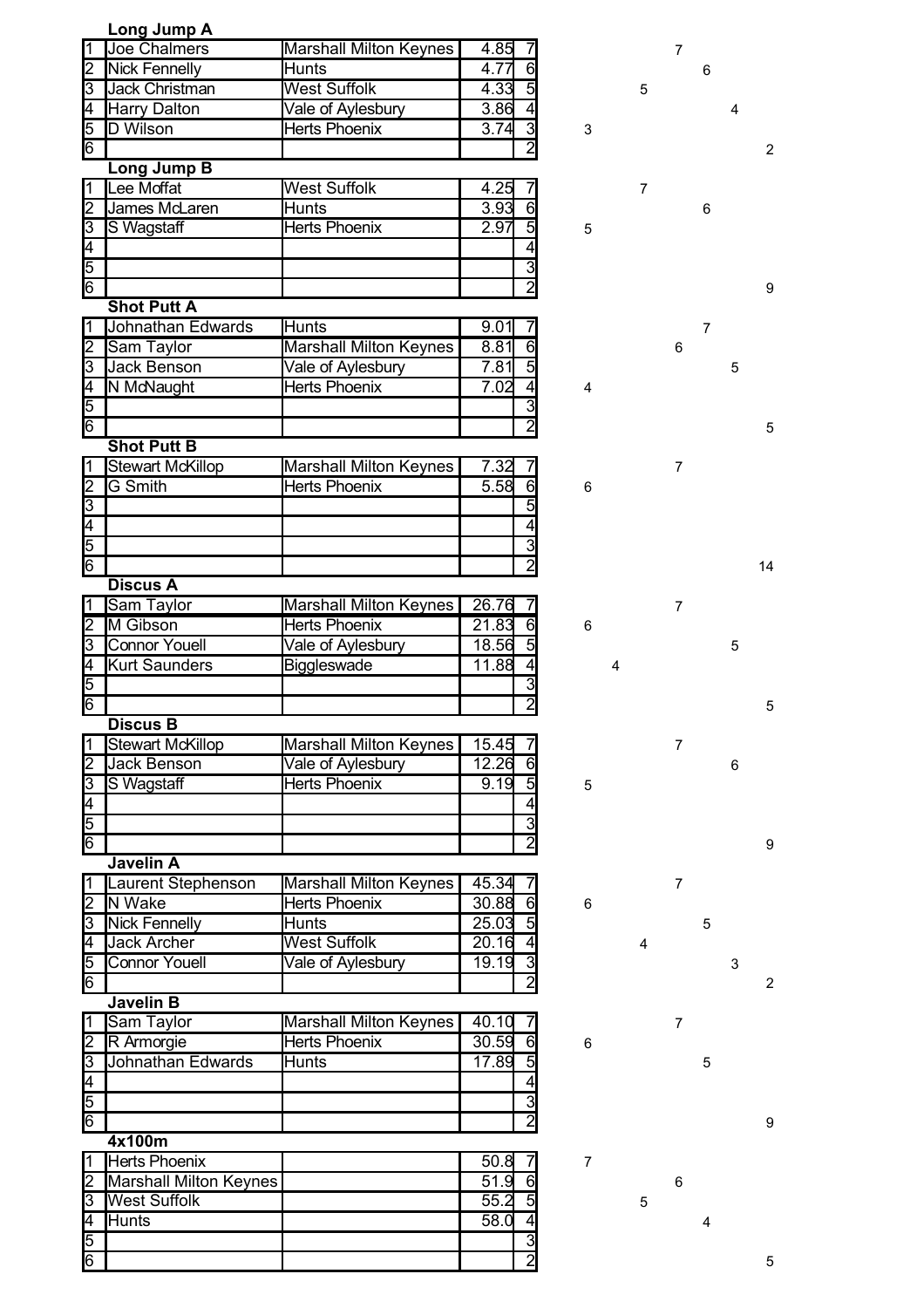29 72 121 60 33 193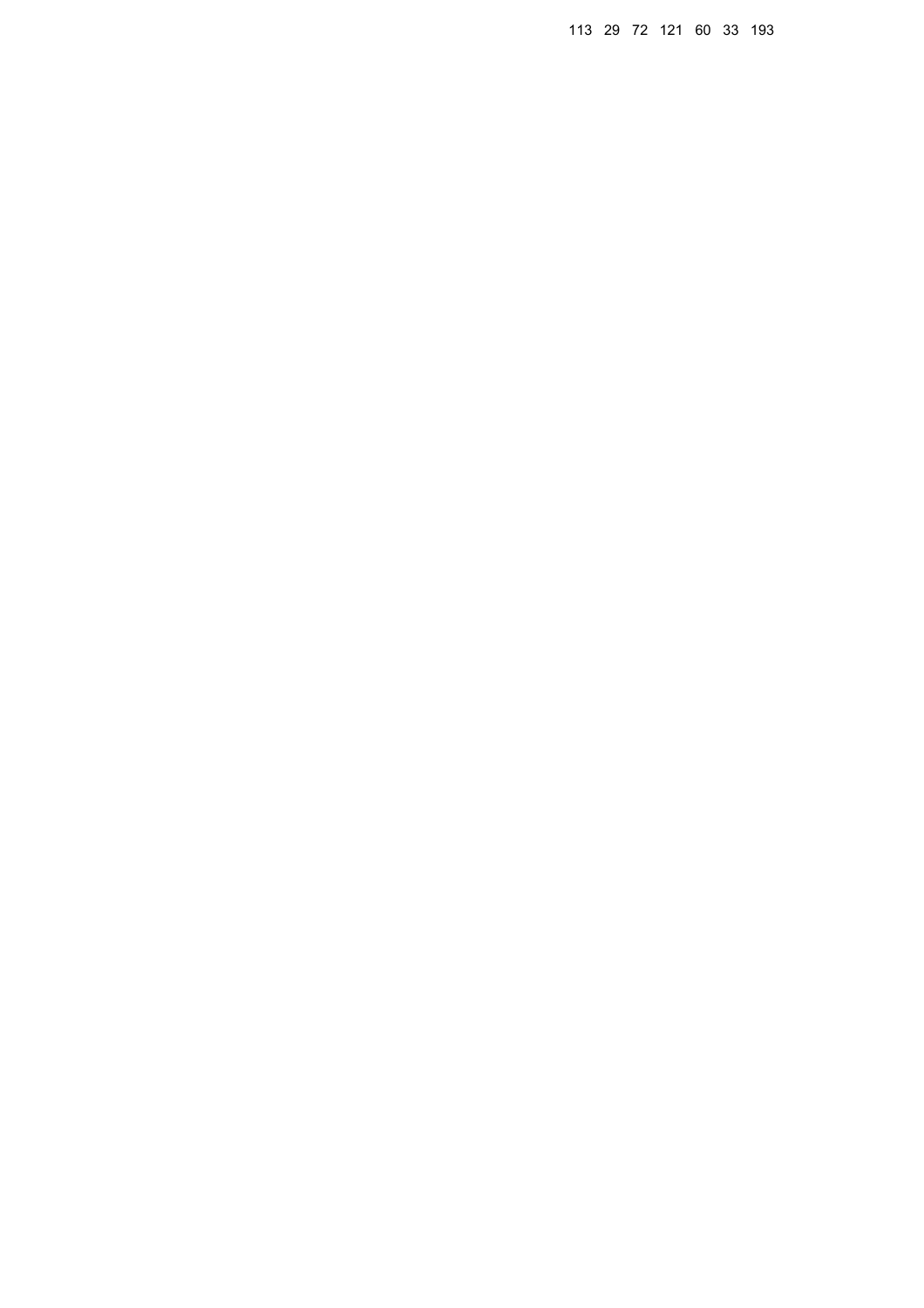## **EYAL Meeting - Milton Keynes - 7 May 2006 Under 17 Men**

|    | Team                   | <b>Score</b> |   |
|----|------------------------|--------------|---|
|    | Marshall Milton Keynes | 116          | м |
| l2 | <b>West Suffolk</b>    | 105          |   |
| Iз | Herts Phoenix          | 98           | P |
| l4 | Hunts                  | 46           | G |
| l5 | Vale of Aylesbury      | 41           | V |
| 16 | Biggleswade            |              |   |

|                         | <b>Overall Team</b>           |                               |                         | ᠊ᠣ<br>G             | ⇉ | ᄎ |                | ō<br>⋗         | ö |                  |       |
|-------------------------|-------------------------------|-------------------------------|-------------------------|---------------------|---|---|----------------|----------------|---|------------------|-------|
| Ī1                      | <b>Marshall Milton Keynes</b> | 642                           | М                       |                     |   |   |                |                |   |                  |       |
| 2                       | Herts Phoenix                 | 542                           | P                       |                     |   |   |                |                |   |                  |       |
| 3                       | <b>West Suffolk</b>           | 541                           | J                       |                     |   |   |                |                |   |                  |       |
| Ŧ,                      | <b>Hunts</b>                  | 305                           | G                       |                     |   |   |                |                |   |                  |       |
| 5                       | Vale of Aylesbury             | 238                           | V                       |                     |   |   |                |                |   |                  |       |
| 6                       | Biggleswade                   | 104                           |                         |                     |   |   |                |                |   |                  |       |
|                         | 100m A                        |                               | W                       | P<br><b>Taratta</b> | J | м | G              | - V            |   |                  | 100   |
| Π                       | Chris Clarke                  | Marshall Milton Keynes        | 10.9                    |                     |   |   | $\overline{7}$ |                |   |                  |       |
| 2                       | George Baker                  | <b>West Suffolk</b>           | 11.9<br>61              |                     |   | 6 |                |                |   |                  |       |
| β                       | Scott Whitehill               | <b>Hunts</b>                  | 12.0<br>$\overline{5}$  |                     |   |   |                | 5              |   |                  |       |
| $\overline{\mathsf{4}}$ | Jordan Palmer                 | Vale of Aylesbury             | 12.8<br>$\overline{4}$  |                     |   |   |                |                | 4 |                  |       |
|                         |                               |                               | $\overline{3}$          |                     |   |   |                |                |   |                  |       |
| $\frac{5}{6}$           |                               |                               | $\overline{c}$          |                     |   |   |                |                |   | 5                |       |
|                         | $100m$ B                      |                               | W                       |                     |   |   |                |                |   |                  | 100 B |
| $\overline{1}$          | A Moore                       | Herts Phoenix                 | 12.3<br>71              | $\overline{7}$      |   |   |                |                |   |                  |       |
| 2                       | Joe Horgan                    | <b>West Suffolk</b>           | 13.1<br>6               |                     |   | 6 |                |                |   |                  |       |
| $\overline{3}$          | <b>Arran Maile</b>            | Marshall Milton Keynes        | 13.3<br>$5\overline{)}$ |                     |   |   | 5              |                |   |                  |       |
| 4                       | Alistair McLaren              | Hunts                         | 13.7<br>$\overline{4}$  |                     |   |   |                | 4              |   |                  |       |
|                         |                               |                               | $\overline{3}$          |                     |   |   |                |                |   |                  |       |
| $\frac{5}{6}$           |                               |                               | $\overline{2}$          |                     |   |   |                |                |   | 5                |       |
|                         | 200m A                        |                               | W                       |                     |   |   |                |                |   |                  | 200   |
| $\overline{1}$          | K Howard                      | Herts Phoenix                 | 23.5<br>$\overline{7}$  | $\overline{7}$      |   |   |                |                |   |                  |       |
| $\overline{2}$          | Scott Whitehill               | Hunts                         | 23.7<br>6               |                     |   |   |                | 6              |   |                  |       |
| 3                       | George Baker                  | <b>West Suffolk</b>           | 24.0<br>$\overline{5}$  |                     |   | 5 |                |                |   |                  |       |
| Ī4                      | Jordan Palmer                 | Vale of Aylesbury             | 25.4<br>4               |                     |   |   |                |                | 4 |                  |       |
| 5                       | Arran Maile                   | Marshall Milton Keynes        | 26.9<br>$\overline{3}$  |                     |   |   | 3              |                |   |                  |       |
| $\overline{6}$          |                               |                               | $\overline{2}$          |                     |   |   |                |                |   | $\overline{c}$   |       |
|                         | $200m$ B                      |                               | W                       |                     |   |   |                |                |   |                  | 200 B |
| Ī1                      | A Moore                       | <b>Herts Phoenix</b>          | 25.1<br>71              | $\overline{7}$      |   |   |                |                |   |                  |       |
| 2                       | Daniel Todd                   | Marshall Milton Keynes        | 26.3<br>6               |                     |   |   | 6              |                |   |                  |       |
| $\overline{3}$          | Michael Coulan                | <b>West Suffolk</b>           | 27.1<br>5               |                     |   | 5 |                |                |   |                  |       |
| Ī4                      | Alistair McLaren              | Hunts                         | 29.1<br>4               |                     |   |   |                | 4              |   |                  |       |
| 5                       |                               |                               | 3                       |                     |   |   |                |                |   |                  |       |
| 6                       |                               |                               | $\overline{2}$          |                     |   |   |                |                |   | 5                |       |
|                         | 400m A                        |                               |                         |                     |   |   |                |                |   |                  | 400   |
| ī                       | Scott Whitehill               | Hunts                         | $51.\overline{9}$<br>7  |                     |   |   |                | $\overline{7}$ |   |                  |       |
| $\overline{2}$          | L Walshe                      | Herts Phoenix                 | 6<br>54.4               | 6                   |   |   |                |                |   |                  |       |
| 3                       | Ben Gregory                   | Vale of Aylesbury             | 54.9<br>$\overline{5}$  |                     |   |   |                |                | 5 |                  |       |
| 4                       | Daniel Todd                   | <b>Marshall Milton Keynes</b> | 58.6                    |                     |   |   | 4              |                |   |                  |       |
| 5                       | Michael Coulan                | <b>West Suffolk</b>           | 60.5<br>3               |                     |   | 3 |                |                |   |                  |       |
| 6                       |                               |                               | $\overline{2}$          |                     |   |   |                |                |   | $\boldsymbol{2}$ |       |
|                         | 400mB                         |                               |                         |                     |   |   |                |                |   |                  | 400 B |
| $\overline{\mathbf{1}}$ |                               |                               |                         |                     |   |   |                |                |   |                  |       |
| Z                       |                               |                               | 6                       |                     |   |   |                |                |   |                  |       |
| $\overline{3}$          |                               |                               | 5                       |                     |   |   |                |                |   |                  |       |
| $\frac{4}{5}$           |                               |                               | 4                       |                     |   |   |                |                |   |                  |       |
|                         |                               |                               | 3                       |                     |   |   |                |                |   |                  |       |
| 6                       |                               |                               | $\overline{c}$          |                     |   |   |                |                |   | 27               |       |













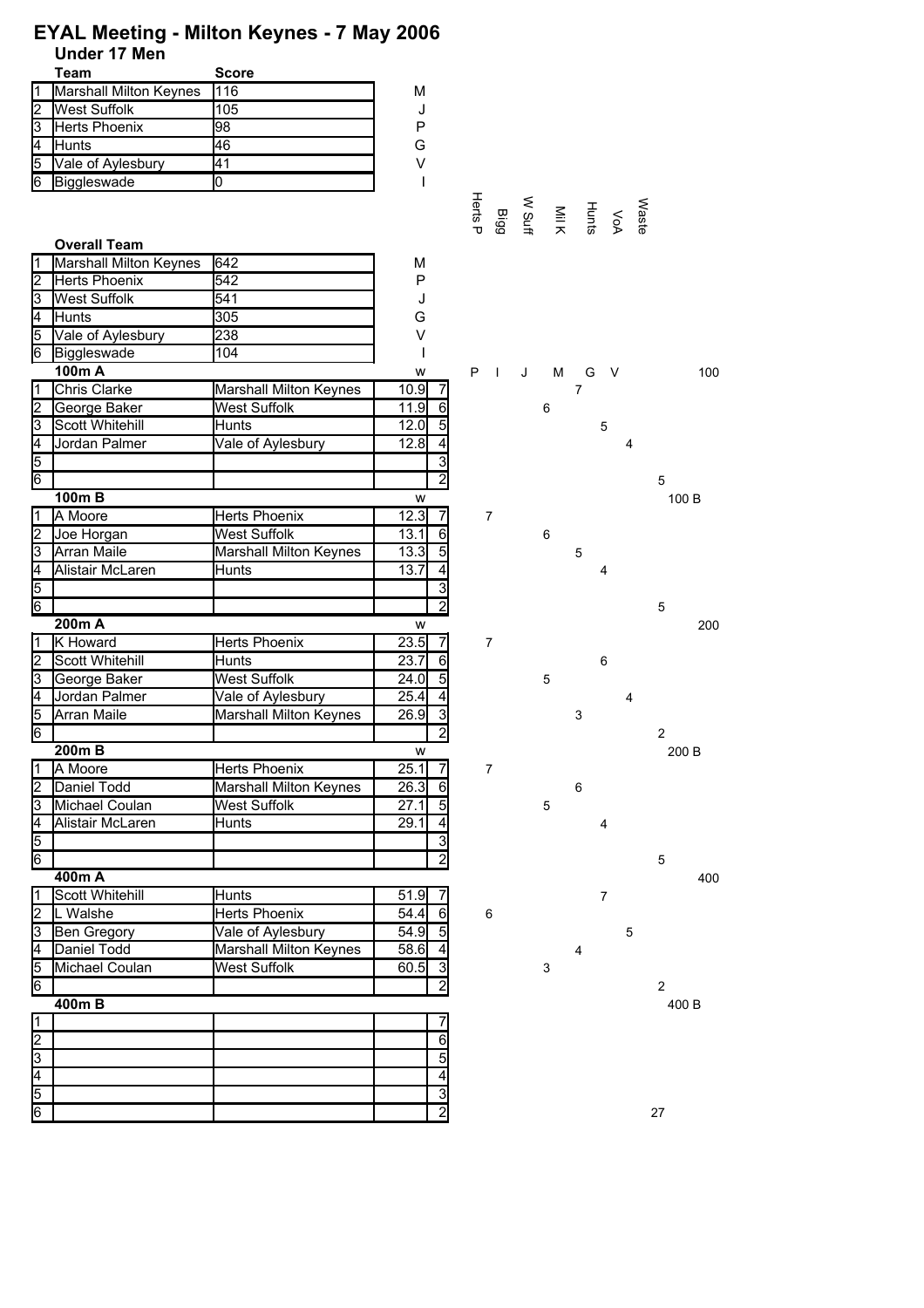|                                           | 800m A                 |                               |                         |                  |                |                           |   | 800              |
|-------------------------------------------|------------------------|-------------------------------|-------------------------|------------------|----------------|---------------------------|---|------------------|
| 11                                        | L Walshe               | <b>Herts Phoenix</b>          | 2:04.6<br>71            | $\overline{7}$   |                |                           |   |                  |
| 2                                         | <b>Andrew Ridley</b>   | <b>West Suffolk</b>           | 2:06.9<br>6             |                  | 6              |                           |   |                  |
| $\overline{3}$                            | Josh Lyman             | <b>Marshall Milton Keynes</b> | 2:19.7<br>5             |                  |                | 5                         |   |                  |
| $\overline{4}$                            |                        |                               | 4                       |                  |                |                           |   |                  |
|                                           |                        |                               | 3                       |                  |                |                           |   |                  |
| $\frac{5}{6}$                             |                        |                               | $\overline{2}$          |                  |                |                           |   | 9                |
|                                           | 800mB                  |                               |                         |                  |                |                           |   | 800 B            |
| l1                                        | M Thaddeus             | <b>Herts Phoenix</b>          | 2:16.9<br>7             | $\overline{7}$   |                |                           |   |                  |
| 2                                         | <b>Elliot Sharp</b>    | Marshall Milton Keynes        | 2:25.0<br>6             |                  |                | 6                         |   |                  |
| 3                                         |                        |                               | 5 <sub>5</sub>          |                  |                |                           |   |                  |
|                                           |                        |                               |                         |                  |                |                           |   |                  |
| Ā                                         |                        |                               | 4                       |                  |                |                           |   |                  |
| 5                                         |                        |                               | 3                       |                  |                |                           |   |                  |
| $\overline{6}$                            |                        |                               | $\overline{2}$          |                  |                |                           |   | 14               |
|                                           | 1500m A                |                               |                         |                  |                |                           |   | 1500             |
| Ī1                                        | Ed Fry                 | <b>West Suffolk</b>           | 4:23.1                  |                  | $\overline{7}$ |                           |   |                  |
| ╔                                         | <b>Eliot Winter</b>    | <b>Marshall Milton Keynes</b> | 4:33.1<br>6             |                  |                | 6                         |   |                  |
| β                                         |                        |                               | $\overline{5}$          |                  |                |                           |   |                  |
| $\overline{4}$                            |                        |                               | 4                       |                  |                |                           |   |                  |
| 5                                         |                        |                               | 3                       |                  |                |                           |   |                  |
| 6                                         |                        |                               | $\overline{2}$          |                  |                |                           |   | 14               |
|                                           | 1500m B                |                               |                         |                  |                |                           |   | 1500 B           |
| $\overline{1}$                            | <b>Andrew Ridley</b>   | <b>West Suffolk</b>           | 4:28.1                  |                  | $\overline{7}$ |                           |   |                  |
| $\overline{2}$                            |                        |                               | 6                       |                  |                |                           |   |                  |
|                                           |                        |                               | $\overline{5}$          |                  |                |                           |   |                  |
| $\frac{3}{4}$ $\frac{4}{5}$ $\frac{5}{6}$ |                        |                               | 4                       |                  |                |                           |   |                  |
|                                           |                        |                               |                         |                  |                |                           |   |                  |
|                                           |                        |                               | 3                       |                  |                |                           |   |                  |
|                                           |                        |                               | $\overline{2}$          |                  |                |                           |   | 20               |
|                                           | 100m Hurdles A         |                               | W                       |                  |                |                           |   | 100H             |
| 1                                         | Luke Allen             | <b>West Suffolk</b>           | 14.7<br>7               |                  | $\overline{7}$ |                           |   |                  |
| 2                                         | Matt Warren            | Marshall Milton Keynes        | 15.3<br>6               |                  |                | 6                         |   |                  |
| 3                                         | Jordan Palmer          | Vale of Aylesbury             | 16.6<br>$5\overline{)}$ |                  |                |                           | 5 |                  |
| $\overline{4}$                            |                        |                               | 4                       |                  |                |                           |   |                  |
| $\frac{5}{6}$                             |                        |                               | $\overline{3}$          |                  |                |                           |   |                  |
|                                           |                        |                               | $\overline{2}$          |                  |                |                           |   | 9                |
|                                           | 100m Hurdles B         |                               | W                       |                  |                |                           |   | 100H B           |
| ⊺⊺                                        |                        |                               | 7                       |                  |                |                           |   |                  |
| $\overline{2}$                            |                        |                               | 6                       |                  |                |                           |   |                  |
| 3                                         |                        |                               | 5 <sub>l</sub>          |                  |                |                           |   |                  |
|                                           |                        |                               | 4                       |                  |                |                           |   |                  |
|                                           |                        |                               | ω                       |                  |                |                           |   |                  |
| $\frac{4}{6}$                             |                        |                               | $\overline{2}$          |                  |                |                           |   | 27               |
|                                           | <b>High Jump A</b>     |                               |                         |                  |                |                           |   | HJ               |
| 1                                         | <b>B</b> Armorgie      | <b>Herts Phoenix</b>          | 1.80<br>7               | $\boldsymbol{7}$ |                |                           |   |                  |
| $\overline{2}$                            | Luke Allen             | <b>West Suffolk</b>           | 1.65<br>6               |                  | 6              |                           |   |                  |
| β                                         | <b>Matt Warren</b>     | Marshall Milton Keynes        | 1.50<br>$\overline{5}$  |                  |                |                           |   |                  |
|                                           |                        |                               |                         |                  |                | $\mathbf 5$               |   |                  |
| $\overline{4}$                            |                        |                               | $\overline{4}$          |                  |                |                           |   |                  |
| 5                                         |                        |                               | دی                      |                  |                |                           |   |                  |
| $6\overline{6}$                           |                        |                               | $\overline{2}$          |                  |                |                           |   | 9                |
|                                           | <b>High Jump B</b>     |                               |                         |                  |                |                           |   | HJ B             |
|                                           | <b>Charlie Traford</b> | <b>West Suffolk</b>           | 1.55                    |                  | $\overline{7}$ |                           |   |                  |
|                                           |                        |                               | 6                       |                  |                |                           |   |                  |
| $\frac{1}{2}$                             |                        |                               | 5                       |                  |                |                           |   |                  |
|                                           |                        |                               | 4                       |                  |                |                           |   |                  |
|                                           |                        |                               | $\overline{3}$          |                  |                |                           |   |                  |
| $\frac{4}{5}$                             |                        |                               | $\overline{2}$          |                  |                |                           |   | 20               |
|                                           | Long Jump A            |                               |                         |                  |                |                           |   | LJ               |
| ł1                                        | <b>Chris Clarke</b>    | <b>Marshall Milton Keynes</b> | 5.69                    |                  |                | $\overline{7}$            |   |                  |
| $\overline{2}$                            | Ben Gregory            | Vale of Aylesbury             | 5.66<br>6               |                  |                |                           | 6 |                  |
| 3                                         | <b>B</b> Armorgie      | <b>Herts Phoenix</b>          | 5.15<br>$5\overline{)}$ | 5                |                |                           |   |                  |
| Ā                                         |                        | <b>West Suffolk</b>           | 5.14<br>4               |                  |                |                           |   |                  |
|                                           | Joe Horgan             |                               |                         |                  | 4              |                           |   |                  |
| $\overline{5}$                            | Alistair McLaren       | Hunts                         | 3.04<br>$\overline{3}$  |                  |                | $\ensuremath{\mathsf{3}}$ |   |                  |
| 6                                         |                        |                               | $\overline{2}$          |                  |                |                           |   | $\boldsymbol{2}$ |

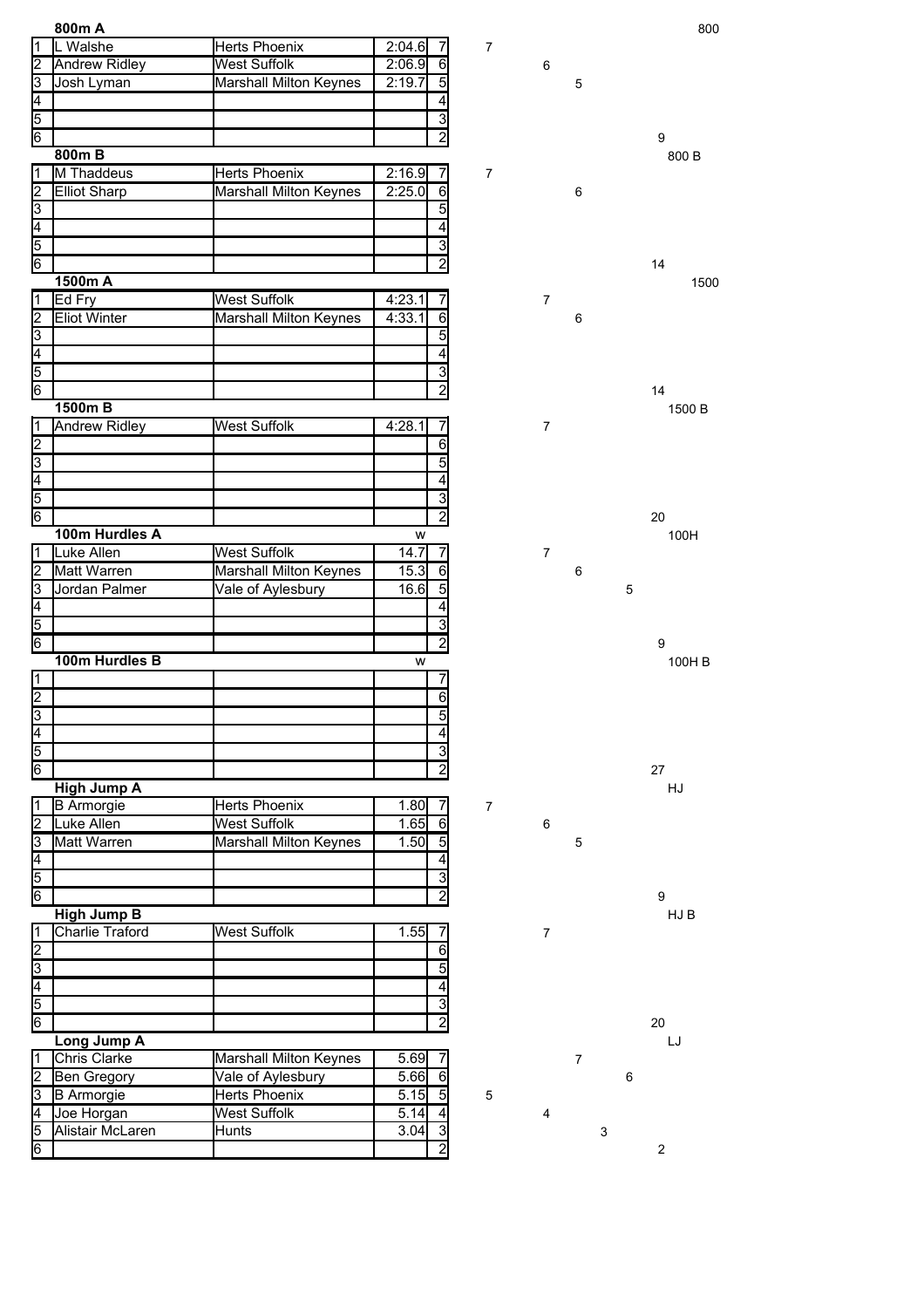|                | Long Jump B             |                               |       |                 |                           |                |                |                |   | LJ B            |
|----------------|-------------------------|-------------------------------|-------|-----------------|---------------------------|----------------|----------------|----------------|---|-----------------|
| 1              | Warren Stamp            | Marshall Milton Keynes        | 5.27  | 7               |                           |                | $\overline{7}$ |                |   |                 |
| 2              | <b>Charlie Traford</b>  | <b>West Suffolk</b>           | 4.96  | 6               |                           | 6              |                |                |   |                 |
| З              | K Howard                | Herts Phoenix                 | 4.79  | 5               | 5                         |                |                |                |   |                 |
| 4              |                         |                               |       | 4               |                           |                |                |                |   |                 |
| 5              |                         |                               |       | 3               |                           |                |                |                |   |                 |
| 6              |                         |                               |       | $\overline{2}$  |                           |                |                |                |   | 9               |
|                |                         |                               |       |                 |                           |                |                |                |   |                 |
|                | <b>Triple Jump A</b>    |                               |       |                 |                           |                |                |                |   | TJ              |
| 1              | <b>B</b> Armorgie       | <b>Herts Phoenix</b>          | 11.58 | 7               | $\overline{7}$            |                |                |                |   |                 |
| $\overline{2}$ | Joe Horgan              | <b>West Suffolk</b>           | 10.73 | $\overline{6}$  |                           | 6              |                |                |   |                 |
| 3              | <b>Warren Stamp</b>     | Marshall Milton Keynes        | 10.70 | $\overline{5}$  |                           |                | 5              |                |   |                 |
| Ā              |                         |                               |       |                 |                           |                |                |                |   |                 |
| 5              |                         |                               |       | 3               |                           |                |                |                |   |                 |
| 6              |                         |                               |       | $\overline{2}$  |                           |                |                |                |   | 9               |
|                | <b>Triple Jump B</b>    |                               |       |                 |                           |                |                |                |   | TJ B            |
| $\overline{1}$ | A Moore                 | <b>Herts Phoenix</b>          | 10.85 | 7               | 7                         |                |                |                |   |                 |
| $\overline{2}$ |                         |                               |       | $\overline{6}$  |                           |                |                |                |   |                 |
| cο             |                         |                               |       | $\overline{5}$  |                           |                |                |                |   |                 |
| $\overline{4}$ |                         |                               |       | 4               |                           |                |                |                |   |                 |
| 5              |                         |                               |       | 3               |                           |                |                |                |   |                 |
| 6              |                         |                               |       | $\overline{2}$  |                           |                |                |                |   |                 |
|                |                         |                               |       |                 |                           |                |                |                |   | 20              |
|                | <b>Shot Putt A</b>      |                               |       |                 |                           |                |                |                |   | <b>SP</b>       |
| 1              | Paul Hable              | Hunts                         | 13.34 |                 |                           |                |                | $\overline{7}$ |   |                 |
| 2              | Lee Wigglesworth        | <b>Marshall Milton Keynes</b> | 11.94 | 6               |                           |                | 6              |                |   |                 |
| З              | <b>Ben Gregory</b>      | Vale of Aylesbury             | 11.18 | 5               |                           |                |                |                | 5 |                 |
| 4              | J McKenzie              | <b>Herts Phoenix</b>          | 10.60 | $\overline{4}$  | 4                         |                |                |                |   |                 |
| $\overline{5}$ |                         |                               |       | 3               |                           |                |                |                |   |                 |
| 6              |                         |                               |       | $\overline{2}$  |                           |                |                |                |   | 5               |
|                | <b>Shot Putt B</b>      |                               |       |                 |                           |                |                |                |   | SP <sub>B</sub> |
| 1              | <b>Charlie Townsend</b> | Marshall Milton Keynes        | 8.52  | 7               |                           |                | $\overline{7}$ |                |   |                 |
| 2              | M Thaddeus              | <b>Herts Phoenix</b>          | 7.78  | 6               | 6                         |                |                |                |   |                 |
| 3              | <b>Tony Shears</b>      | Vale of Aylesbury             | 5.94  | 5               |                           |                |                |                | 5 |                 |
|                |                         |                               |       |                 |                           |                |                |                |   |                 |
| 4              |                         |                               |       |                 |                           |                |                |                |   |                 |
| 5              |                         |                               |       | 3               |                           |                |                |                |   |                 |
| 6              |                         |                               |       |                 |                           |                |                |                |   | 9               |
|                | <b>Discus A</b>         |                               |       |                 |                           |                |                |                |   | DT              |
| 1              | Lee Wigglesworth        | Marshall Milton Keynes        | 33.70 | 7               |                           |                | $\overline{7}$ |                |   |                 |
| $\overline{2}$ | J McKenzie              | <b>Herts Phoenix</b>          | 31.00 | $\overline{6}$  | 6                         |                |                |                |   |                 |
| $\overline{3}$ | Paul Hable              | <b>Hunts</b>                  | 30.87 | $\overline{5}$  |                           |                |                | 5              |   |                 |
| 4              | Josh Tagg               | <b>West Suffolk</b>           | 22.30 | $\overline{4}$  |                           | $\overline{4}$ |                |                |   |                 |
| 5              | <b>Tony Shears</b>      | Vale of Aylesbury             | 15.38 |                 |                           |                |                |                | 3 |                 |
| ြ              |                         |                               |       | 2               |                           |                |                |                |   | $\overline{2}$  |
|                | <b>Discus B</b>         |                               |       |                 |                           |                |                |                |   | DT B            |
| 11             | <b>Charlie Townsend</b> | <b>Marshall Milton Keynes</b> | 27.90 |                 |                           |                | $\overline{7}$ |                |   |                 |
| 2              |                         |                               |       | $6\overline{6}$ |                           |                |                |                |   |                 |
|                |                         |                               |       |                 |                           |                |                |                |   |                 |
| 3              |                         |                               |       | 5               |                           |                |                |                |   |                 |
| 4              |                         |                               |       | 4               |                           |                |                |                |   |                 |
| 5              |                         |                               |       | 3               |                           |                |                |                |   |                 |
| 6              |                         |                               |       | 2               |                           |                |                |                |   | 20              |
|                | Javelin A               |                               |       |                 |                           |                |                |                |   | JT A            |
| 1              | Josh Tagg               | <b>West Suffolk</b>           | 45.38 | 7               |                           | $\overline{7}$ |                |                |   |                 |
| 2              | Matt Warren             | Marshall Milton Keynes        | 43.79 | $6 \mid$        |                           |                | 6              |                |   |                 |
| 3              | Paul Hable              | <b>Hunts</b>                  | 37.49 |                 |                           |                |                | 5              |   |                 |
| A,             | Tony Shears             | Vale of Aylesbury             | 23.58 |                 |                           |                |                |                | 4 |                 |
| 5              | L Walshe                | <b>Herts Phoenix</b>          | 11.85 | $\overline{3}$  | $\ensuremath{\mathsf{3}}$ |                |                |                |   |                 |
|                |                         |                               |       | 2               |                           |                |                |                |   | $\overline{c}$  |
| $\overline{6}$ |                         |                               |       |                 |                           |                |                |                |   |                 |
|                | Javelin B               |                               |       |                 |                           |                |                |                |   | JT B            |
| 1              | Luke Allen              | <b>West Suffolk</b>           | 33.58 |                 |                           | $\overline{7}$ |                |                |   |                 |
| 2              | <b>Stuart Tait</b>      | Marshall Milton Keynes        | 31.60 | 6               |                           |                | 6              |                |   |                 |
| 3              |                         |                               |       | 5               |                           |                |                |                |   |                 |
| 4              |                         |                               |       |                 |                           |                |                |                |   |                 |
| 5              |                         |                               |       |                 |                           |                |                |                |   |                 |
| 6              |                         |                               |       | $\overline{c}$  |                           |                |                |                |   | 14              |
|                | 4x100m                  |                               |       |                 |                           |                |                |                |   | 4x100           |
| 1              | <b>Herts Phoenix</b>    |                               | 47.7  |                 | $\overline{7}$            |                |                |                |   |                 |
| 2              | <b>West Suffolk</b>     |                               | 49.6  |                 |                           | 6              |                |                |   |                 |
| 3              | Marshall Milton Keynes  |                               | 49.6  | $5\overline{)}$ |                           |                | 5              |                |   |                 |
| 4              |                         |                               |       | $\overline{4}$  |                           |                |                |                |   |                 |
|                |                         |                               |       | 3               |                           |                |                |                |   |                 |
| 5              |                         |                               |       |                 |                           |                |                |                |   |                 |

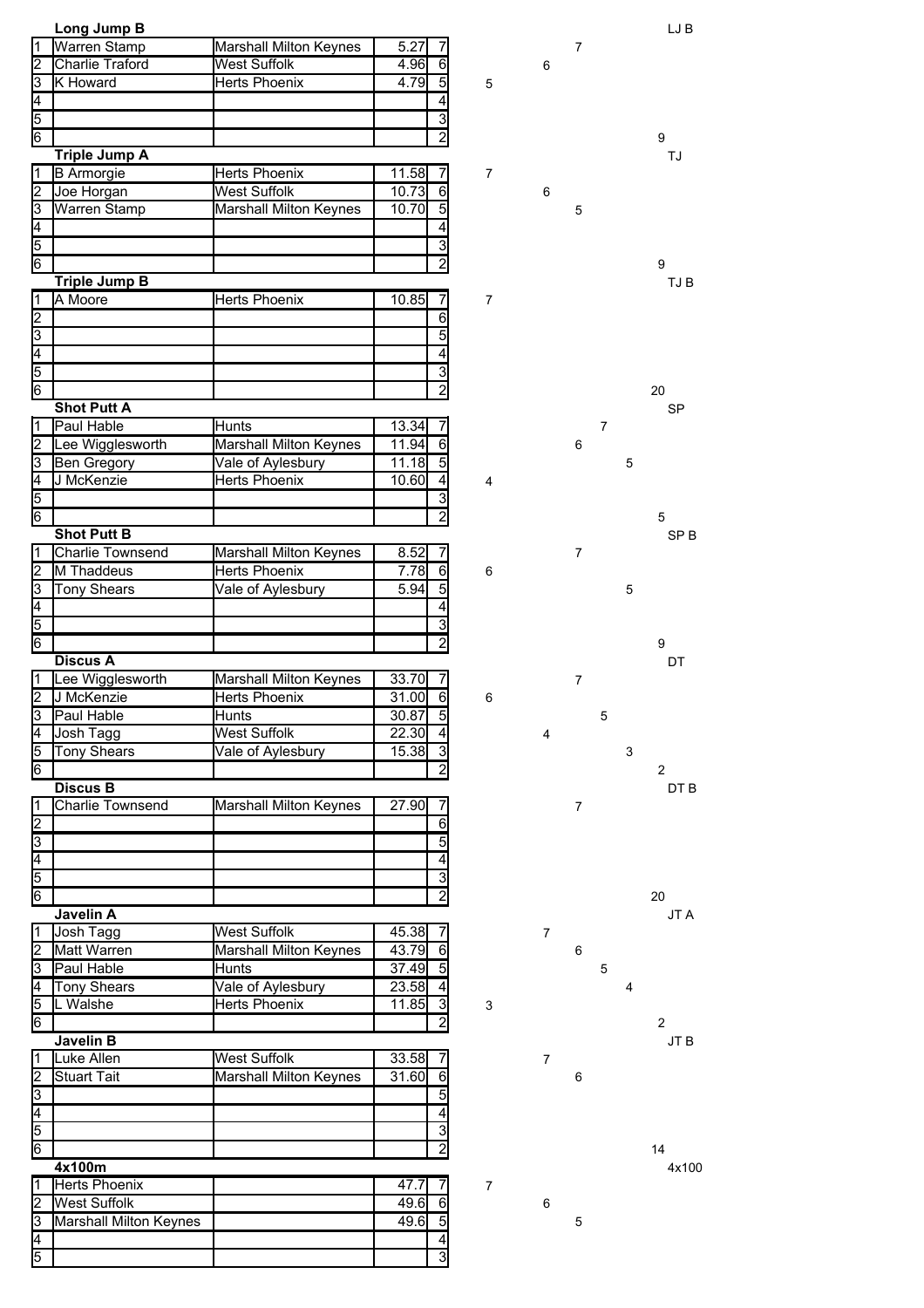0 105 116 46 41 269 675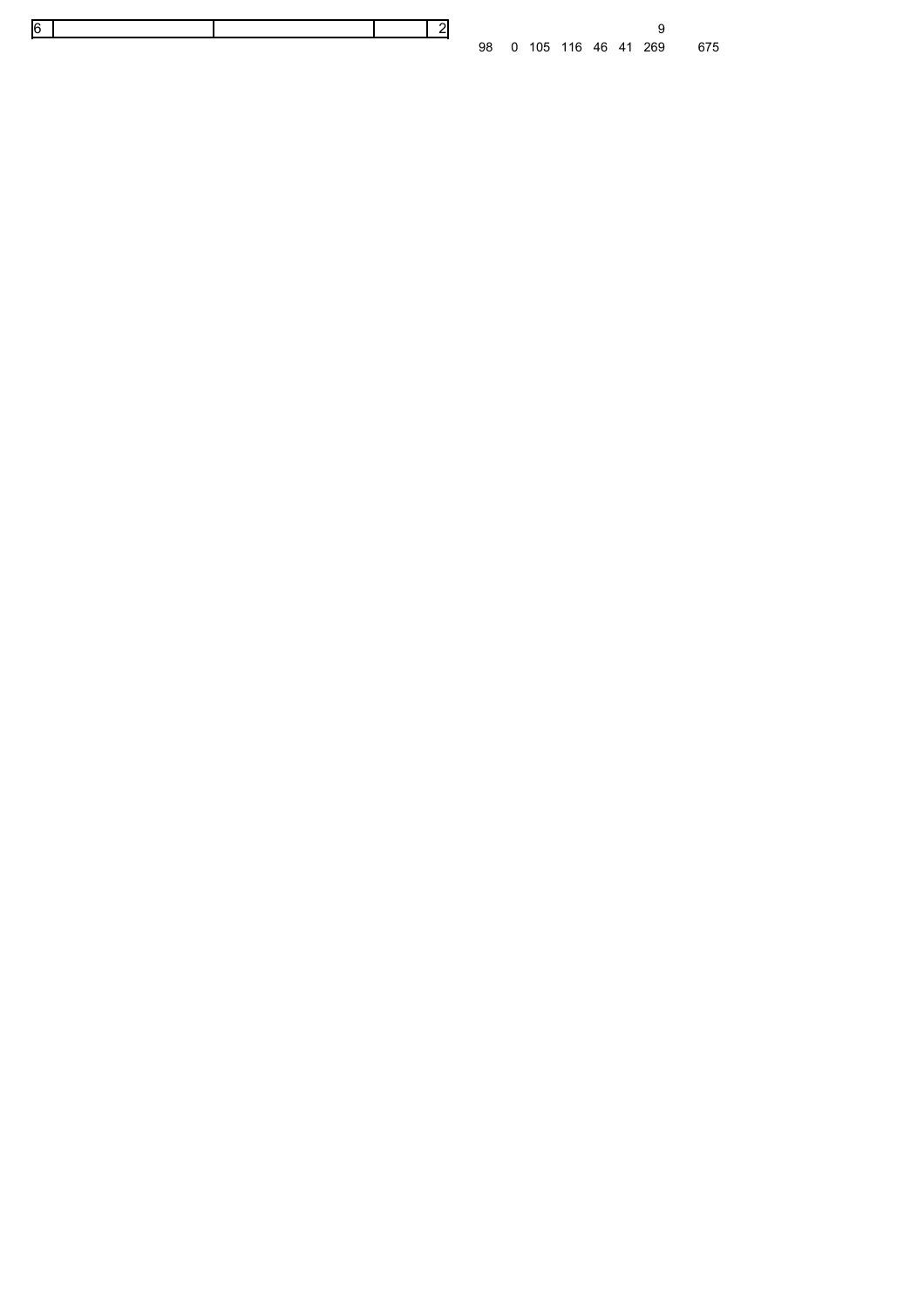|                         | <b>Under 13 Girls</b>      | ETAL Meeting - Militon Reynes - 7 May 2006 |        |                  |          |   |                 |                                        |                |                |                |
|-------------------------|----------------------------|--------------------------------------------|--------|------------------|----------|---|-----------------|----------------------------------------|----------------|----------------|----------------|
|                         | <b>Team</b>                | <b>Score</b>                               |        |                  |          |   |                 |                                        |                |                |                |
|                         | Marshall Milton Keynes 111 |                                            | M      |                  |          |   |                 |                                        |                |                |                |
|                         |                            | 101                                        |        |                  |          |   |                 |                                        |                |                |                |
| $\overline{c}$          | <b>West Suffolk</b>        |                                            | J<br>P |                  |          |   |                 |                                        |                |                |                |
| 3                       | Herts Phoenix              | 92                                         |        |                  |          |   |                 |                                        |                |                |                |
| 4                       | Hunts                      | 42                                         | G      |                  |          |   |                 |                                        |                |                |                |
| 5                       | Vale of Aylesbury          | $\overline{41}$                            | $\vee$ |                  |          |   |                 |                                        |                |                |                |
| 6                       | Biggleswade                | 11                                         |        |                  |          |   |                 |                                        |                |                |                |
|                         |                            |                                            |        |                  |          |   |                 | VoA<br>Huil Wauf<br>Herts P<br>Herts P |                |                |                |
|                         |                            |                                            |        |                  |          |   |                 |                                        |                | Waste          |                |
|                         | <b>Overall Team</b>        |                                            |        |                  |          |   |                 |                                        |                |                |                |
|                         | Marshall Milton Keynes 642 |                                            | M      |                  |          |   |                 |                                        |                |                |                |
| 2                       | <b>Herts Phoenix</b>       | 542                                        | P      |                  |          |   |                 |                                        |                |                |                |
| Ιs                      | <b>West Suffolk</b>        | 541                                        | J      |                  |          |   |                 |                                        |                |                |                |
| 4                       | Hunts                      | 305                                        | G      |                  |          |   |                 |                                        |                |                |                |
|                         |                            |                                            | $\vee$ |                  |          |   |                 |                                        |                |                |                |
| 5                       | Vale of Aylesbury          | 238                                        |        |                  |          |   |                 |                                        |                |                |                |
| 6                       | Biggleswade                | 104                                        |        |                  |          |   |                 |                                        |                |                |                |
|                         | 100m A                     |                                            | W      |                  | $P \mid$ | J | M               | G                                      | $\vee$         |                | 100            |
| 1                       | Beth Yapp                  | <b>West Suffolk</b>                        | 14.2   |                  |          |   | $\overline{7}$  |                                        |                |                |                |
| 2                       | Lucy Readman               | <b>Hunts</b>                               | 14.5   | 6                |          |   |                 |                                        | 6              |                |                |
| SΙ                      | Lucinda Callow             | <b>Marshall Milton Keynes</b>              | 14.6   | $\overline{5}$   |          |   |                 | 5                                      |                |                |                |
| 4                       | <b>Bethany Carr</b>        | <b>Herts Phoenix</b>                       | 14.8   | $\overline{4}$   | 4        |   |                 |                                        |                |                |                |
| 5                       | <b>Grace Parker</b>        | Vale of Aylesbury                          | 14.9   | 3                |          |   |                 |                                        |                | 3              |                |
| 6                       |                            |                                            |        | $\overline{2}$   |          |   |                 |                                        |                |                | $\overline{2}$ |
|                         | $100m$ B                   |                                            | W      |                  |          |   |                 |                                        |                |                | 100 B          |
|                         | Rebecca Hardy              | Marshall Milton Keynes                     | 14.9   | 7                |          |   |                 | 7                                      |                |                |                |
| 2                       | Niki Sidney                | <b>West Suffolk</b>                        | 15.0   | 6                |          |   | $6\phantom{1}6$ |                                        |                |                |                |
| 3                       | Gemma Armorgie             | <b>Herts Phoenix</b>                       | 15.3   | $\overline{5}$   | 5        |   |                 |                                        |                |                |                |
| 4                       | <b>Madie Rhodes</b>        | <b>Hunts</b>                               | 15.4   | $\overline{4}$   |          |   |                 |                                        | 4              |                |                |
| 5                       | <b>Grace Youell</b>        | Vale of Aylesbury                          | 16.6   | 3                |          |   |                 |                                        |                | $\mathfrak{S}$ |                |
| $\overline{6}$          |                            |                                            |        | $\overline{2}$   |          |   |                 |                                        |                |                | $\overline{2}$ |
|                         | 200m A                     |                                            | W      |                  |          |   |                 |                                        |                |                | 200            |
| 1                       | <b>Beth Yapp</b>           | <b>West Suffolk</b>                        | 29.6   |                  |          |   | $\overline{7}$  |                                        |                |                |                |
| $\overline{2}$          | Lucinda Callow             | Marshall Milton Keynes                     | 30.1   | $\overline{6}$   |          |   |                 |                                        |                |                |                |
|                         |                            |                                            |        |                  |          |   |                 | 6                                      |                |                |                |
| $\overline{3}$          | Lucy Readman               | <b>Hunts</b>                               | 30.3   | $\overline{5}$   |          |   |                 |                                        | 5              |                |                |
| 4                       | <b>Grace Parker</b>        | Vale of Aylesbury                          | 30.7   | 4                |          |   |                 |                                        |                | $\overline{4}$ |                |
| 5                       | Gemma Armorgie             | <b>Herts Phoenix</b>                       | 32.2   | $\overline{3}$   | 3        |   |                 |                                        |                |                |                |
| 6                       |                            |                                            |        | $\overline{2}$   |          |   |                 |                                        |                |                | $\overline{2}$ |
|                         | $200m$ B                   |                                            | W      |                  |          |   |                 |                                        |                |                | 200 B          |
|                         | Lucy Brady                 | <b>Marshall Milton Keynes</b>              | 30.8   |                  |          |   |                 | 7                                      |                |                |                |
| $\overline{\mathbf{c}}$ | Bethany Bainbridge         | <b>Hunts</b>                               | 34.4   | 6                |          |   |                 |                                        | 6              |                |                |
| 3                       | <b>Beth Wade</b>           | West Suffolk                               | 34.6   | 5                |          |   | 5               |                                        |                |                |                |
| 4                       |                            |                                            |        | 4                |          |   |                 |                                        |                |                |                |
| 5                       |                            |                                            |        | 3                |          |   |                 |                                        |                |                |                |
| 6                       |                            |                                            |        | $\overline{2}$   |          |   |                 |                                        |                |                | 9              |
|                         | 800m A                     |                                            |        |                  |          |   |                 |                                        |                |                | 800            |
|                         | <b>Holly Archer</b>        | <b>West Suffolk</b>                        | 2:34.4 |                  |          |   | $\overline{7}$  |                                        |                |                |                |
|                         | <b>Sarah Watkins</b>       | <b>Marshall Milton Keynes</b>              | 2:39.8 | 6                |          |   |                 | 6                                      |                |                |                |
| 3                       | Gabriella Russell          | Biggleswade                                | 2:49.8 |                  |          | 5 |                 |                                        |                |                |                |
| 4                       | <b>Grace Youell</b>        | Vale of Aylesbury                          | 2:51.3 | $\overline{4}$   |          |   |                 |                                        |                | 4              |                |
|                         | Danielle West              | <b>Herts Phoenix</b>                       | 2:52.0 | 3                |          |   |                 |                                        |                |                |                |
| 5                       |                            |                                            |        |                  | 3        |   |                 |                                        |                |                |                |
| 6                       | <b>Bethany Bainbridge</b>  | <b>Hunts</b>                               | 2:52.8 | $\overline{2}$   |          |   |                 |                                        | $\overline{2}$ |                | $\Omega$       |
|                         | 800mB                      |                                            |        |                  |          |   |                 |                                        |                |                | 800 B          |
|                         | <b>Grace Waters</b>        | <b>West Suffolk</b>                        | 2:44.1 |                  |          |   | $\overline{7}$  |                                        |                |                |                |
| 2                       | Elle Roche                 | <b>Marshall Milton Keynes</b>              | 2:44.5 | $6 \overline{6}$ |          |   |                 | 6                                      |                |                |                |
| 3                       |                            |                                            |        | 5                |          |   |                 |                                        |                |                |                |
| 4                       |                            |                                            |        | 4                |          |   |                 |                                        |                |                |                |
| 5                       |                            |                                            |        | $\overline{3}$   |          |   |                 |                                        |                |                |                |
| $\overline{6}$          |                            |                                            |        | $\overline{2}$   |          |   |                 |                                        |                |                | 14             |

# **EYAL Meeting - Milton Keynes - 7 May 2006**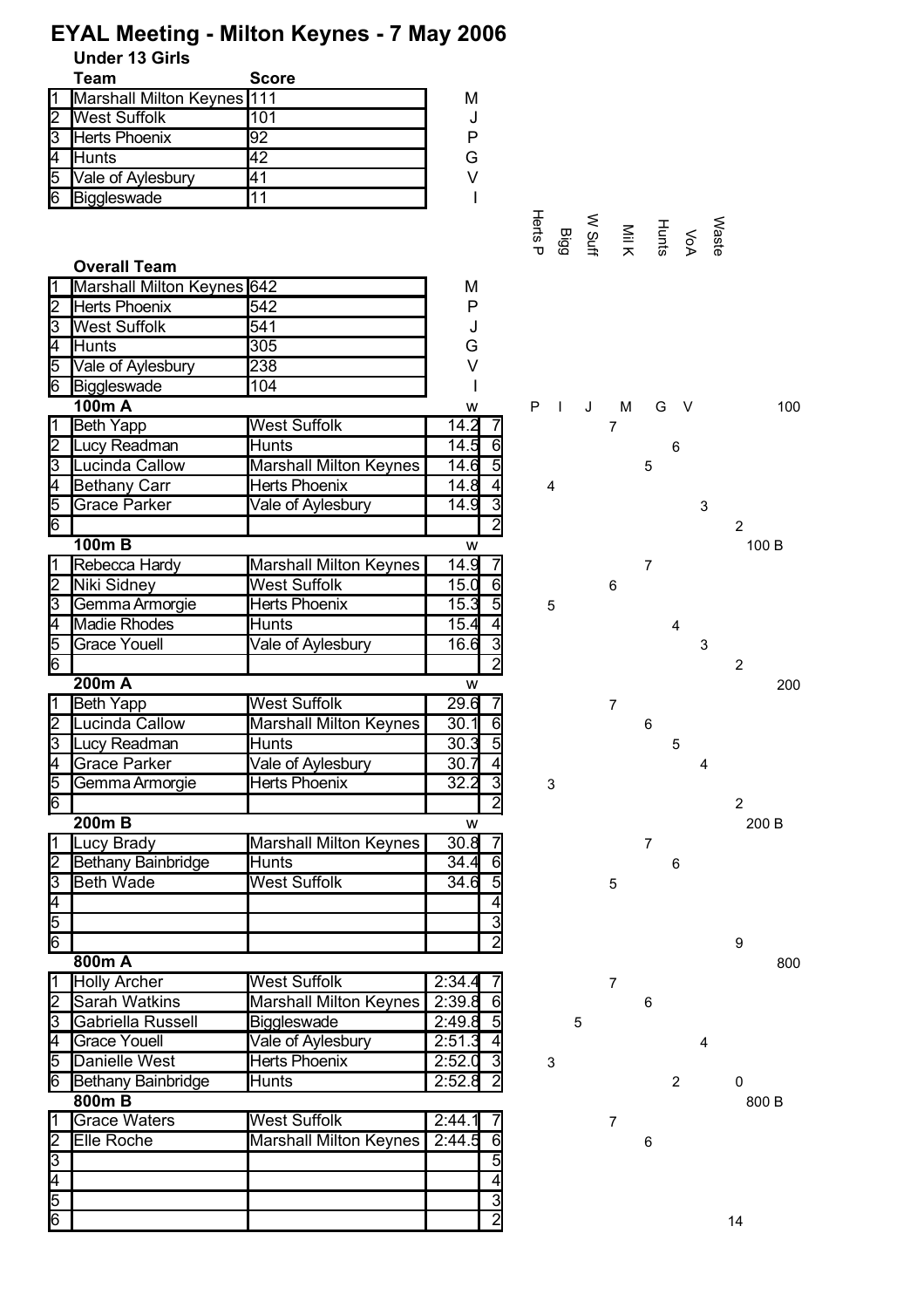|                      | 1500m A                   |                               |                          |       |                |                |                | 1500           |
|----------------------|---------------------------|-------------------------------|--------------------------|-------|----------------|----------------|----------------|----------------|
| $\overline{1}$       | Melanie Wood              | <b>Marshall Milton Keynes</b> | 5:06.2                   |       |                | 7              |                |                |
| 2                    | <b>Ruth Florry</b>        | Biggleswade                   | 5:35.4<br>6              | 6     |                |                |                |                |
| 3                    | Sarah Bibby               | <b>West Suffolk</b>           | 5:58.0<br>$\overline{5}$ |       | 5              |                |                |                |
| $\overline{4}$       | Lizzy Bird                | Herts Phoenix                 | 6:00.3<br>$\overline{4}$ | 4     |                |                |                |                |
| $\frac{5}{6}$        |                           |                               | 3                        |       |                |                |                |                |
|                      |                           |                               | $\overline{2}$           |       |                |                |                | 5              |
|                      | 1500m B                   |                               |                          |       |                |                |                | 1500 B         |
| $\overline{1}$       | Zoe Rogers                | <b>Marshall Milton Keynes</b> | 5:40.1<br>7              |       |                | $\overline{7}$ |                |                |
| $\frac{2}{3}$        | <b>Billie Warner</b>      | <b>Herts Phoenix</b>          | 6:25.2<br>$\overline{6}$ | 6     |                |                |                |                |
|                      |                           |                               | 5                        |       |                |                |                |                |
| $\frac{4}{5}$        |                           |                               | 4                        |       |                |                |                |                |
|                      |                           |                               | $\overline{3}$           |       |                |                |                |                |
| $\overline{6}$       |                           |                               | $\overline{2}$           |       |                |                |                | 14             |
|                      | 70m Hurdles A             |                               | W                        |       |                |                |                | 70H            |
| $\overline{1}$       | <b>Madie Rhodes</b>       | <b>Hunts</b>                  | 12.9<br>7                |       |                |                | 7              |                |
| 2                    | <b>Danielle West</b>      | <b>Herts Phoenix</b>          | 13.2<br>6                | 6     |                |                |                |                |
| $\overline{3}$       | Niki Sidney               | <b>West Suffolk</b>           | 13.4<br>$5\overline{)}$  |       | 5              |                |                |                |
| Ā                    | Laura Loveridge           | <b>Marshall Milton Keynes</b> | 14.6                     |       |                | 4              |                |                |
| 5                    | Jessica Ballantine        | Vale of Aylesbury             | 16.8<br>3                |       |                |                | $\mathsf 3$    |                |
| 6                    |                           |                               | $\overline{2}$           |       |                |                |                | 2              |
|                      | 70m Hurdles B             |                               | W                        |       |                |                |                | 70H B          |
| Π                    | <b>Bethany Carr</b>       | <b>Herts Phoenix</b>          | 13.1                     | 7     |                |                |                |                |
| 12                   | Rachael Arbon             | <b>West Suffolk</b>           | 13.6<br>6                |       | 6              |                |                |                |
| $\overline{3}$       | ucinda Callow             | Marshall Milton Keynes        | 5<br>14.3                |       |                | 5              |                |                |
| $\frac{4}{6}$        |                           |                               | 4                        |       |                |                |                |                |
|                      |                           |                               | 3                        |       |                |                |                |                |
|                      |                           |                               | $\overline{2}$           |       |                |                |                | 9              |
|                      | <b>High Jump A</b>        |                               |                          |       |                |                |                | HJ             |
| ī                    | <b>Beth Yapp</b>          | <b>West Suffolk</b>           | 1.40<br>7                |       | $\overline{7}$ |                |                |                |
| 2Ī                   | Gemma Armorgie            | <b>Herts Phoenix</b>          | 1.38<br>6                | 6     |                |                |                |                |
| उ                    | <b>Madeleine Mason</b>    | <b>Marshall Milton Keynes</b> | $\overline{5}$<br>1.15   |       |                | 5              |                |                |
| $\overline{4}$       |                           |                               | 4                        |       |                |                |                |                |
| $\frac{1}{\sqrt{2}}$ |                           |                               | 3                        |       |                |                |                |                |
|                      |                           |                               | $\overline{2}$           |       |                |                |                | 9              |
|                      | <b>High Jump B</b>        |                               |                          |       |                |                |                | HJ B           |
| $\overline{1}$       | Niki Sidney               | <b>West Suffolk</b>           | 1.25                     |       | $\overline{7}$ |                |                |                |
|                      | <b>Bethany Carr</b>       | <b>Herts Phoenix</b>          | 1.25<br>$6 \mid$         | 6     |                |                |                |                |
| $\frac{2}{6}$        | Jessica Balderston        | <b>Marshall Milton Keynes</b> | 1.10<br>5                |       |                | 5              |                |                |
|                      |                           |                               | $\overline{4}$           |       |                |                |                |                |
|                      |                           |                               | $\overline{3}$           |       |                |                |                |                |
|                      |                           |                               | $\overline{2}$           |       |                |                |                | 9              |
|                      | Long Jump A               |                               |                          |       |                |                |                | LJ             |
| $\overline{1}$       | Grace Parker              | Vale of Aylesbury             | 3.90                     |       |                |                | 7              |                |
| $\overline{2}$       | Rachael Arbon             | <b>West Suffolk</b>           | 3.77<br>6                |       | $\,6$          |                |                |                |
| उ                    | Zoe Rogers                | Marshall Milton Keynes        | 3.70<br>$\overline{5}$   |       |                | 5              |                |                |
| Ī4                   | Lizzy Bird                | Herts Phoenix                 | 3.48<br>$\overline{4}$   | 4     |                |                |                |                |
| $\frac{5}{6}$        | <b>Bethany Bainbridge</b> | <b>Hunts</b>                  | 2.69<br>3                |       |                |                | 3              |                |
|                      |                           |                               | $\overline{2}$           |       |                |                |                | $\overline{2}$ |
|                      | <b>Long Jump B</b>        |                               |                          |       |                |                |                | LJ B           |
| Ī1                   | Elle Roche                | <b>Marshall Milton Keynes</b> | 3.67                     |       |                | $\overline{7}$ |                |                |
| 2                    | Jessica Barnes            | <b>Herts Phoenix</b>          | 3.40<br>6                | $\,6$ |                |                |                |                |
| उ                    | <b>Holly Archer</b>       | <b>West Suffolk</b>           | 3.36<br>$\overline{5}$   |       | 5              |                |                |                |
| Ā                    | Grace Youell              | Vale of Aylesbury             | 3.35<br>4                |       |                |                | $\overline{4}$ |                |
| $\frac{5}{6}$        |                           |                               | $\overline{3}$           |       |                |                |                |                |
|                      |                           |                               | $\overline{2}$           |       |                |                |                | 5              |

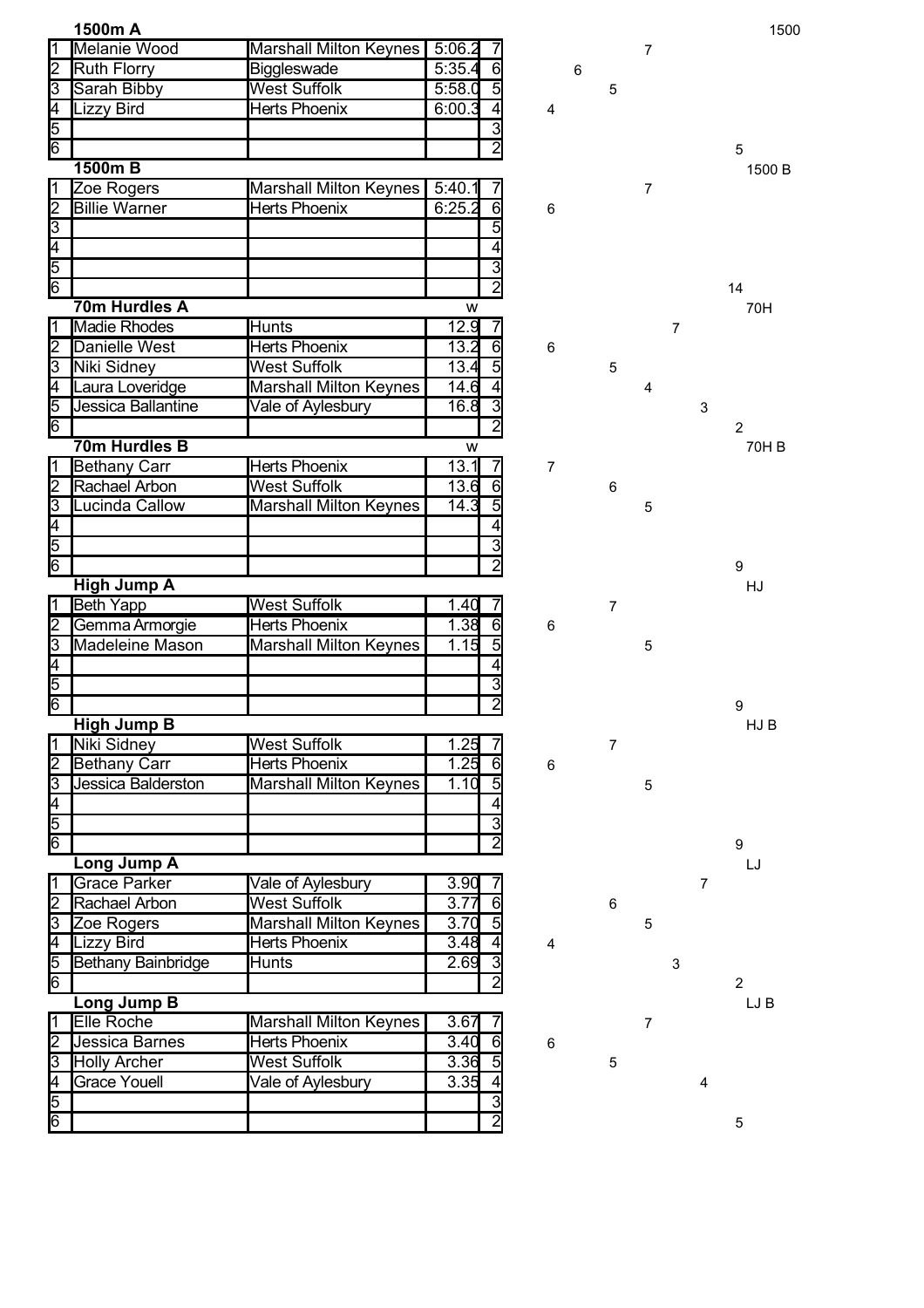|                         | <b>Shot Putt A</b>            |                               |                         |                |                |                |   |   | <b>SP</b>       |
|-------------------------|-------------------------------|-------------------------------|-------------------------|----------------|----------------|----------------|---|---|-----------------|
| $\overline{1}$          | <b>Danielle West</b>          | <b>Herts Phoenix</b>          | 6.32                    | 7              |                |                |   |   |                 |
| 2                       | Madeleine Mason               | Marshall Milton Keynes        | 5.93<br>6               |                |                | 6              |   |   |                 |
| ⊠                       | <b>Charlotte Magnall</b>      | Vale of Aylesbury             | $\overline{5}$<br>5.75  |                |                |                |   | 5 |                 |
| I4                      | Madie Rhodes                  | Hunts                         | 5.70<br>4               |                |                |                | 4 |   |                 |
| 5                       | <b>Grace Waters</b>           | <b>West Suffolk</b>           | $\overline{3}$<br>5.64  |                | $\mathfrak{S}$ |                |   |   |                 |
| $\overline{6}$          |                               |                               | $\overline{2}$          |                |                |                |   |   | $\overline{2}$  |
|                         | <b>Shot Putt B</b>            |                               |                         |                |                |                |   |   | SP <sub>B</sub> |
| $\overline{\mathbf{1}}$ | <b>Sarah Miller</b>           | <b>Herts Phoenix</b>          | 6.14<br>7               | $\overline{7}$ |                |                |   |   |                 |
| 2Ī                      | <b>Beth Wade</b>              | <b>West Suffolk</b>           | 5.06<br>$\overline{6}$  |                | 6              |                |   |   |                 |
| 3                       | Lucy Readman                  | <b>Hunts</b>                  | 5.06                    |                |                |                | 5 |   |                 |
| 4                       | Jessica Balderston            | <b>Marshall Milton Keynes</b> | 4.19                    |                |                | 4              |   |   |                 |
| 5                       |                               |                               | 3                       |                |                |                |   |   |                 |
| $\overline{6}$          |                               |                               | $\overline{2}$          |                |                |                |   |   | 5               |
|                         | <b>Discus A</b>               |                               |                         |                |                |                |   |   | DT              |
| π                       | Rebecca Hardy                 | <b>Marshall Milton Keynes</b> | 18.15                   |                |                | $\overline{7}$ |   |   |                 |
| 2                       | <b>Sarah Miller</b>           | <b>Herts Phoenix</b>          | 17.80<br>$\overline{6}$ | $6\phantom{1}$ |                |                |   |   |                 |
| 3                       | <b>Grace Waters</b>           | <b>West Suffolk</b>           | 5<br>12.89              |                | 5              |                |   |   |                 |
| $\overline{4}$          | Charlotte Magnall             | Vale of Aylesbury             | 12.81                   |                |                |                |   | 4 |                 |
| $\sqrt{5}$              |                               |                               | 3                       |                |                |                |   |   |                 |
|                         |                               |                               | $\overline{2}$          |                |                |                |   |   | 5               |
|                         | <b>Discus B</b>               |                               |                         |                |                |                |   |   | DT B            |
| Π                       | <b>Madeleine Mason</b>        | <b>Marshall Milton Keynes</b> | 11.13                   |                |                | $\overline{7}$ |   |   |                 |
| 2                       | <b>Jessica Barnes</b>         | <b>Herts Phoenix</b>          | 7.58<br>$\overline{6}$  | $6\phantom{1}$ |                |                |   |   |                 |
| $\overline{3}$          |                               |                               | $\overline{5}$          |                |                |                |   |   |                 |
| $\frac{4}{6}$           |                               |                               |                         |                |                |                |   |   |                 |
|                         |                               |                               | $\overline{3}$          |                |                |                |   |   |                 |
|                         |                               |                               | $\overline{2}$          |                |                |                |   |   | 14              |
|                         | 4x100m                        |                               |                         |                |                |                |   |   | 4x100           |
| 1                       | <b>West Suffolk</b>           |                               | 60.2                    |                | $\overline{7}$ |                |   |   |                 |
| 12                      | <b>Herts Phoenix</b>          |                               | 61.0<br>$\overline{6}$  | 6              |                |                |   |   |                 |
| उ                       | <b>Marshall Milton Keynes</b> |                               | $\overline{5}$<br>62.4  |                |                | 5              |   |   |                 |
|                         | Vale of Aylesbury             |                               | 66.4                    |                |                |                |   | 4 |                 |
| $\frac{4}{6}$           |                               |                               | 3                       |                |                |                |   |   |                 |
|                         |                               |                               | $\overline{2}$          |                |                |                |   |   | 5               |
|                         |                               |                               |                         |                |                |                |   |   |                 |

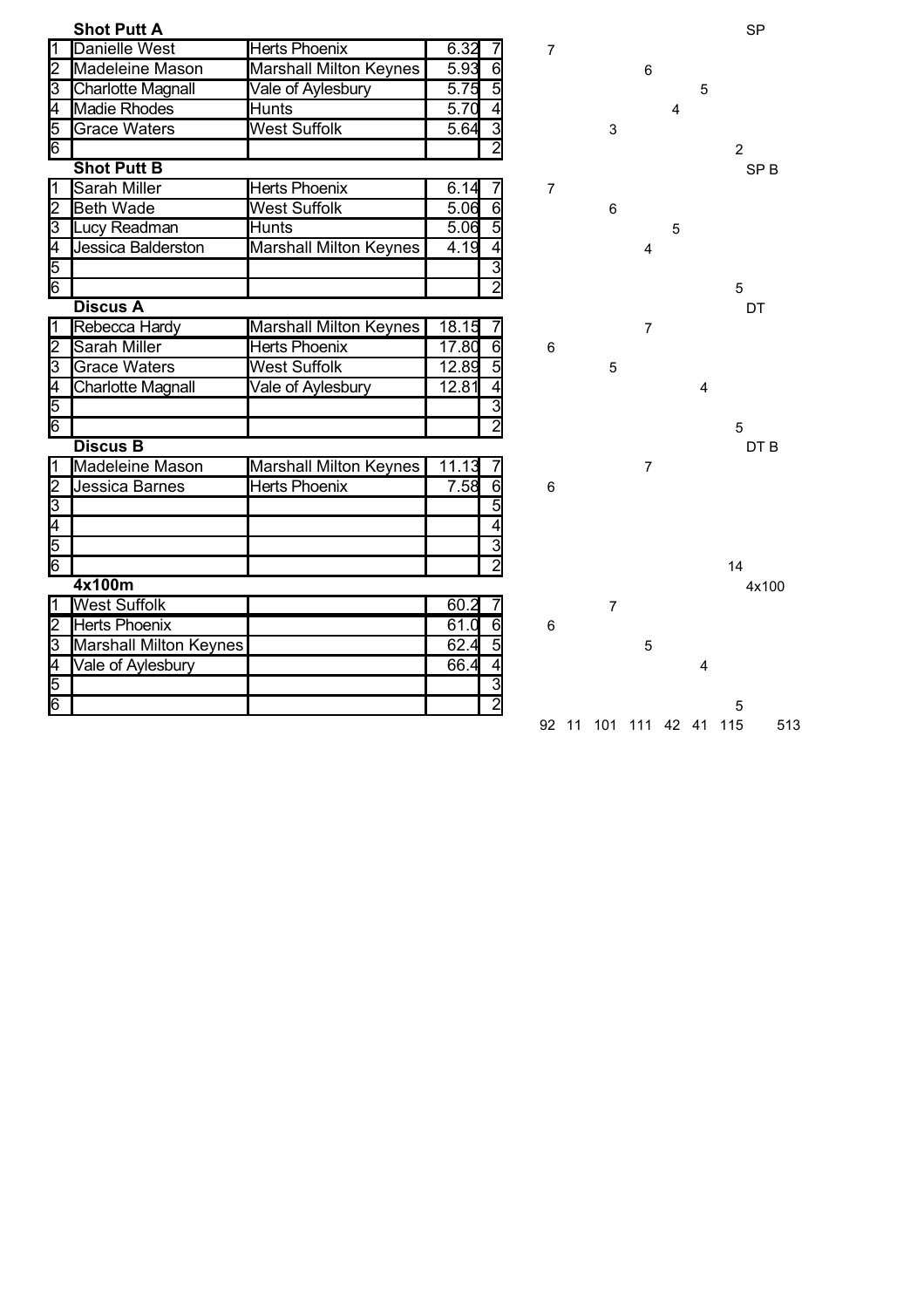| <b>Team</b>                           | <b>Score</b>                  |                                |                |   |                |             |                                    |                |                |
|---------------------------------------|-------------------------------|--------------------------------|----------------|---|----------------|-------------|------------------------------------|----------------|----------------|
| <b>Hunts</b>                          | 115                           | G                              |                |   |                |             |                                    |                |                |
| <b>West Suffolk</b><br>2              | 111                           | J                              |                |   |                |             |                                    |                |                |
| $\overline{3}$<br>Herts Phoenix       | 103                           | P                              |                |   |                |             |                                    |                |                |
| Marshall Milton Keynes 67             |                               | M                              |                |   |                |             |                                    |                |                |
| Vale of Aylesbury<br>5                | 57                            | V                              |                |   |                |             |                                    |                |                |
| Biggleswade<br>6                      | $\overline{18}$               |                                |                |   |                |             |                                    |                |                |
|                                       |                               |                                |                |   |                |             |                                    |                |                |
|                                       |                               |                                | Herts P        |   |                |             | VoA<br>Turis W<br>N Suff<br>N Sigg | Waste          |                |
| <b>Overall Team</b>                   |                               |                                |                |   |                |             |                                    |                |                |
| Marshall Milton Keynes 642            |                               | M                              |                |   |                |             |                                    |                |                |
| <b>Herts Phoenix</b><br>$\mathsf{2}$  | 542                           | $\mathsf{P}$                   |                |   |                |             |                                    |                |                |
| <b>West Suffolk</b><br>3              | 541                           | J                              |                |   |                |             |                                    |                |                |
| Hunts<br>4                            | 305                           | G                              |                |   |                |             |                                    |                |                |
| Vale of Aylesbury<br>5                | 238                           | $\vee$                         |                |   |                |             |                                    |                |                |
| Biggleswade<br>6                      | 104                           |                                |                |   |                |             |                                    |                |                |
| 100m A                                |                               | W                              | P<br>$\Box$    | J |                | M G         | $\vee$                             |                | 100            |
| <b>Ruwa Foster</b>                    | <b>West Suffolk</b>           | $13.1 \overline{\phantom{0}}7$ |                |   | $\overline{7}$ |             |                                    |                |                |
| $\overline{2}$<br>Nina Edwards        | <b>Herts Phoenix</b>          | 13.4<br>6                      | 6              |   |                |             |                                    |                |                |
| $\overline{3}$<br>Sarah Short         | Vale of Aylesbury             | 13.45                          |                |   |                |             |                                    | 5              |                |
| Dani McGrory<br>4                     | Hunts                         | 13.6<br>$\overline{4}$         |                |   |                |             | 4                                  |                |                |
| 5<br>Lizzie Flint                     | <b>Marshall Milton Keynes</b> | 13.9<br>3                      |                |   |                | $\mathsf 3$ |                                    |                |                |
| 6                                     |                               | $\overline{2}$                 |                |   |                |             |                                    |                | $\overline{2}$ |
| $100m$ B                              |                               | W                              |                |   |                |             |                                    |                | 100 B          |
| Katie Crehan                          | Herts Phoenix                 | $13.6$ 7                       | $\overline{7}$ |   |                |             |                                    |                |                |
| $\overline{2}$<br>Jacki Llaneza       | Hunts                         | 13.8<br>6                      |                |   |                |             | 6                                  |                |                |
| 3<br>Ashlea Smith                     | <b>West Suffolk</b>           | 14.1<br>- 5                    |                |   | 5              |             |                                    |                |                |
| Ali Jannetta<br>4                     | Vale of Aylesbury             | 14.1<br>$\vert 4 \vert$        |                |   |                |             |                                    | 4              |                |
| 5<br>Harriet Giddins                  | Marshall Milton Keynes        | 15.1<br>$\overline{3}$         |                |   |                | $\mathsf 3$ |                                    |                |                |
| 6                                     |                               | $\overline{2}$                 |                |   |                |             |                                    |                | $\overline{2}$ |
| 200m A                                |                               | W                              |                |   |                |             |                                    |                | 200            |
| Sarah Short                           | Vale of Aylesbury             | 27.47                          |                |   |                |             |                                    | $\overline{7}$ |                |
| <b>Ellie Rhodes</b><br>12             | <b>Hunts</b>                  | 27.9<br>6                      |                |   |                |             | 6                                  |                |                |
| $\overline{3}$<br><b>Katie Crehan</b> | Herts Phoenix                 | 5<br>28.2                      | 5              |   |                |             |                                    |                |                |
| Ashlea Smith<br>4                     | West Suffolk                  | 28.7                           |                |   | 4              |             |                                    |                |                |
| 5                                     |                               |                                |                |   |                |             |                                    |                |                |
| $\overline{6}$                        |                               |                                |                |   |                |             |                                    |                | 5              |
| <b>200mB</b>                          |                               | W                              |                |   |                |             |                                    |                | 200 B          |
| Nina Edwards                          | Herts Phoenix                 | 28.3                           | $\overline{7}$ |   |                |             |                                    |                |                |
| Hannah Lynch                          | Hunts                         | 28.7<br>6                      |                |   |                |             | 6                                  |                |                |
| Ali Jannetta<br>3                     | Vale of Aylesbury             | 29.5<br>$\overline{5}$         |                |   |                |             |                                    | 5              |                |
| <b>Abi Marriott</b><br>4              | <b>West Suffolk</b>           | 4                              |                |   | 4              |             |                                    |                |                |
| 5                                     |                               | 3                              |                |   |                |             |                                    |                |                |
| 6                                     |                               | $\overline{2}$                 |                |   |                |             |                                    |                | 5              |
| 300m A                                |                               | W                              |                |   |                |             |                                    |                | 300            |
| Nina Edwards                          | Herts Phoenix                 | $43.\overline{5}$              | $\overline{7}$ |   |                |             |                                    |                |                |
| Kayleigh Borkett                      | Hunts                         | 45.6<br>61                     |                |   |                |             | 6                                  |                |                |
| <b>Vicky Pope</b><br>3                | <b>Marshall Milton Keynes</b> | 53.2<br>$5\overline{)}$        |                |   |                | 5           |                                    |                |                |
| 4                                     |                               |                                |                |   |                |             |                                    |                |                |
| 5                                     |                               | 3                              |                |   |                |             |                                    |                |                |
| ଟି                                    |                               | 2                              |                |   |                |             |                                    |                | 9              |
| 300m B                                |                               | w                              |                |   |                |             |                                    |                | 300 B          |
| <b>Stephanie Satlin</b>               | <b>Herts Phoenix</b>          | 44.5                           | $\overline{7}$ |   |                |             |                                    |                |                |
| Levi Johnston                         | <b>Marshall Milton Keynes</b> | 48.0<br>6                      |                |   |                | 6           |                                    |                |                |
|                                       |                               |                                |                |   |                |             |                                    |                |                |
|                                       |                               | 5                              |                |   |                |             |                                    |                |                |
|                                       |                               | 4                              |                |   |                |             |                                    |                |                |
| Ξ<br>4<br>5<br>$\overline{6}$         |                               | دن                             |                |   |                |             |                                    |                |                |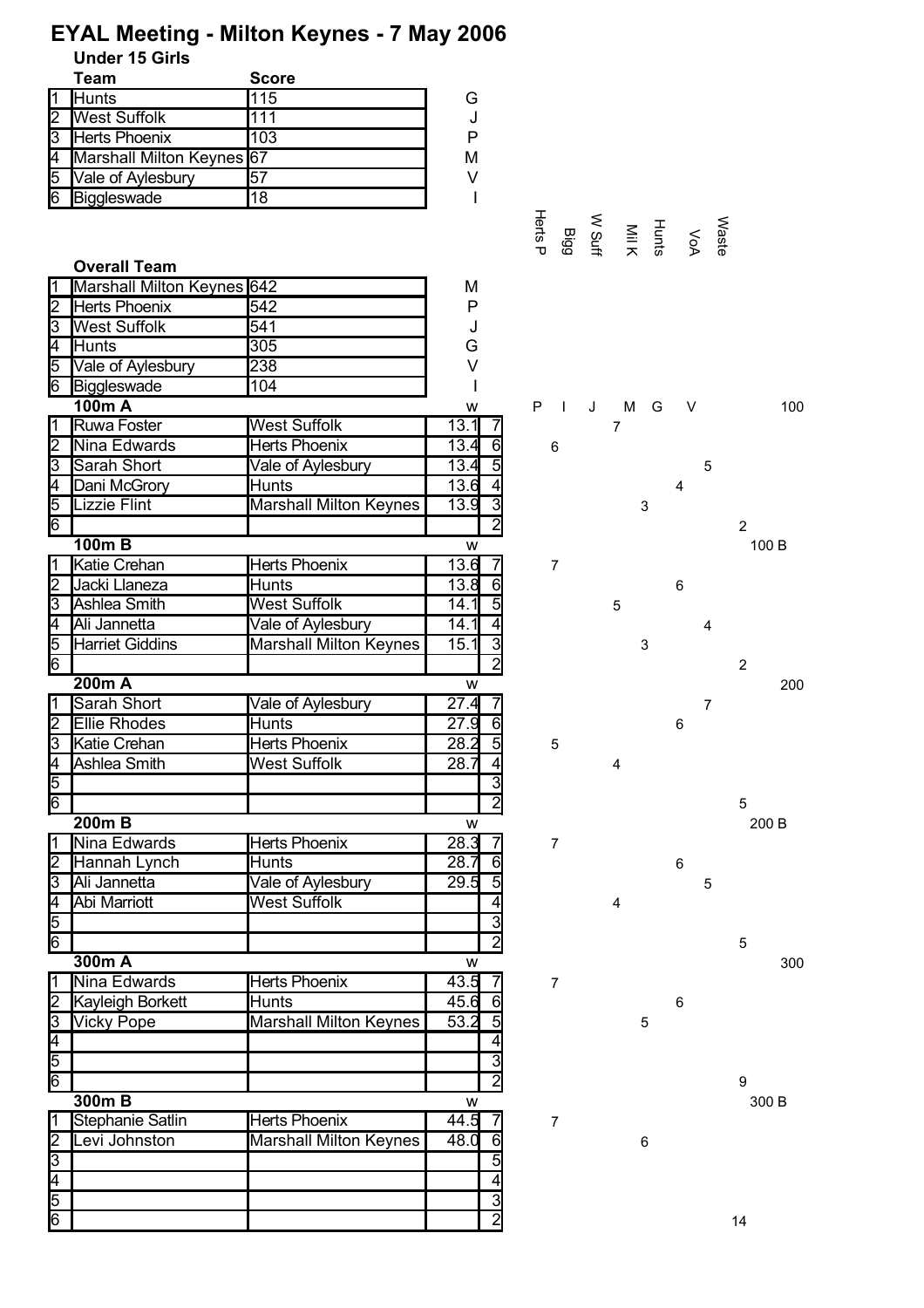|                                                         | 800m A                 |                               |        |                                  |                         |   |                          |                |             |                | 800              |
|---------------------------------------------------------|------------------------|-------------------------------|--------|----------------------------------|-------------------------|---|--------------------------|----------------|-------------|----------------|------------------|
| $\overline{\mathbb{1}}$                                 | Abi Marriott           | <b>West Suffolk</b>           | 2:29.0 |                                  |                         |   | $\overline{7}$           |                |             |                |                  |
| $\frac{2}{3}$                                           | Hannah Lynch           | <b>Hunts</b>                  | 2:35.5 | 6                                |                         |   |                          |                | 6           |                |                  |
|                                                         | Jessica Sweeney        | <b>Marshall Milton Keynes</b> | 2:38.9 | $\overline{5}$                   |                         |   |                          | 5              |             |                |                  |
| <sup>4</sup>                                            | Emily Hatch            | Herts Phoenix                 | 2:44.9 | $\overline{4}$                   | $\overline{\mathbf{4}}$ |   |                          |                |             |                |                  |
| 5                                                       | <b>Holly Welham</b>    | <b>Biggleswade</b>            | 2:50.9 | 3                                |                         | 3 |                          |                |             |                |                  |
| 6                                                       | Natasha Buckham        | Vale of Aylesbury             | 2:58.0 | $\overline{2}$                   |                         |   |                          |                |             | $\overline{2}$ | 0                |
|                                                         | 800mB                  |                               |        |                                  |                         |   |                          |                |             |                | 800 B            |
| $\overline{1}$                                          | <b>Shannon Hayes</b>   | <b>Marshall Milton Keynes</b> | 2:39.8 |                                  |                         |   |                          | $\overline{7}$ |             |                |                  |
|                                                         | Franceska Gray         | Biggleswade                   | 2:53.2 | $\overline{6}$                   |                         | 6 |                          |                |             |                |                  |
|                                                         |                        |                               |        | 5                                |                         |   |                          |                |             |                |                  |
|                                                         |                        |                               |        | 4                                |                         |   |                          |                |             |                |                  |
| $\frac{2}{3}$ $\frac{4}{5}$ $\frac{5}{6}$               |                        |                               |        | 3                                |                         |   |                          |                |             |                |                  |
|                                                         |                        |                               |        | $\overline{2}$                   |                         |   |                          |                |             |                | 14               |
|                                                         | 1500m A                |                               |        |                                  |                         |   |                          |                |             |                | 1500             |
| $\overline{1}$                                          | <b>Harriet Giddins</b> | <b>Marshall Milton Keynes</b> | 5:11.3 |                                  |                         |   |                          | $\overline{7}$ |             |                |                  |
|                                                         | Chelsea McKenzie       | Biggleswade                   | 5:18.5 | $\overline{6}$                   |                         | 6 |                          |                |             |                |                  |
|                                                         | <b>Eloise Meakins</b>  | <b>Herts Phoenix</b>          | 5:39.1 | 5                                | 5                       |   |                          |                |             |                |                  |
|                                                         | Sammie Skinner         | Hunts                         | 5:54.4 | 4                                |                         |   |                          |                | 4           |                |                  |
| $\frac{1}{2}$                                           |                        |                               |        | 3                                |                         |   |                          |                |             |                |                  |
|                                                         |                        |                               |        | $\overline{2}$                   |                         |   |                          |                |             |                | 5                |
|                                                         | 1500m B                |                               |        |                                  |                         |   |                          |                |             |                | 1500 B           |
| ī                                                       | <b>Coral Mortimer</b>  | <b>Marshall Milton Keynes</b> | 5:25.4 |                                  |                         |   |                          | $\overline{7}$ |             |                |                  |
|                                                         | Jenny Burgin           | <b>Hunts</b>                  | 6:32.8 | $\overline{6}$                   |                         |   |                          |                | 6           |                |                  |
| $\frac{1}{2}$                                           |                        |                               |        | 5                                |                         |   |                          |                |             |                |                  |
|                                                         |                        |                               |        | 4                                |                         |   |                          |                |             |                |                  |
|                                                         |                        |                               |        | $\overline{3}$                   |                         |   |                          |                |             |                |                  |
|                                                         |                        |                               |        | $\overline{2}$                   |                         |   |                          |                |             |                | 14               |
|                                                         | 75m Hurdles A          |                               | W      |                                  |                         |   |                          |                |             |                | 75H              |
| Ī                                                       | Dani McGrory           | <b>Hunts</b>                  | 12.5   | 7                                |                         |   |                          |                | 7           |                |                  |
| $\frac{2}{6}$                                           | Katie Cauldfield       | <b>Herts Phoenix</b>          | 12.7   | 6                                | $\,6$                   |   |                          |                |             |                |                  |
|                                                         | Hannah Colman          | <b>West Suffolk</b>           | 13.0   | $\overline{5}$                   |                         |   | 5                        |                |             |                |                  |
|                                                         |                        |                               |        | 4                                |                         |   |                          |                |             |                |                  |
|                                                         |                        |                               |        | 3                                |                         |   |                          |                |             |                |                  |
|                                                         |                        |                               |        | $\overline{2}$                   |                         |   |                          |                |             |                | $\boldsymbol{9}$ |
|                                                         | 75m Hurdles B          |                               | W      |                                  |                         |   |                          |                |             |                | 75H B            |
| ī                                                       | Demi Vidgen            | <b>Herts Phoenix</b>          | 13.4   |                                  | 7                       |   |                          |                |             |                |                  |
|                                                         | Lizzy Harrison         | <b>West Suffolk</b>           | 13.4   | 6                                |                         |   | $\,6$                    |                |             |                |                  |
|                                                         | Hannah Lynch           | Hunts                         | 15.4   | 5                                |                         |   |                          |                | $\mathbf 5$ |                |                  |
|                                                         |                        |                               |        | 4                                |                         |   |                          |                |             |                |                  |
| $\frac{1}{2}$                                           |                        |                               |        | 3                                |                         |   |                          |                |             |                |                  |
|                                                         |                        |                               |        | $\overline{2}$                   |                         |   |                          |                |             |                | $\boldsymbol{9}$ |
|                                                         | <b>High Jump A</b>     |                               |        |                                  |                         |   |                          |                |             |                | HJ               |
| $\overline{1}$                                          | <b>Lizzy Harrison</b>  | <b>West Suffolk</b>           | 1.42   |                                  |                         |   | $\overline{\mathcal{I}}$ |                |             |                |                  |
| $\frac{2}{6}$                                           | Dani McGrory           | Hunts                         | 1.35   | 6                                |                         |   |                          |                | 6           |                |                  |
|                                                         | <b>Alex Ballantine</b> | Vale of Aylesbury             | 1.15   | $\overline{5}$                   |                         |   |                          |                |             | 5              |                  |
|                                                         |                        |                               |        | 4                                |                         |   |                          |                |             |                |                  |
|                                                         |                        |                               |        | 3                                |                         |   |                          |                |             |                |                  |
|                                                         |                        |                               |        | $\overline{2}$                   |                         |   |                          |                |             |                | 9                |
|                                                         | <b>High Jump B</b>     |                               |        |                                  |                         |   |                          |                |             |                | HJ B             |
|                                                         |                        | <b>West Suffolk</b>           | 1.40   |                                  |                         |   | $\overline{7}$           |                |             |                |                  |
|                                                         | Hannah Colman          |                               |        |                                  |                         |   |                          |                |             |                |                  |
|                                                         |                        |                               |        | $\overline{6}$                   |                         |   |                          |                |             |                |                  |
|                                                         |                        |                               |        | 5                                |                         |   |                          |                |             |                |                  |
|                                                         |                        |                               |        | 4                                |                         |   |                          |                |             |                |                  |
| $\frac{1}{2}$ $\frac{2}{3}$ $\frac{4}{5}$ $\frac{5}{6}$ |                        |                               |        | $\overline{3}$<br>$\overline{2}$ |                         |   |                          |                |             |                | 20               |

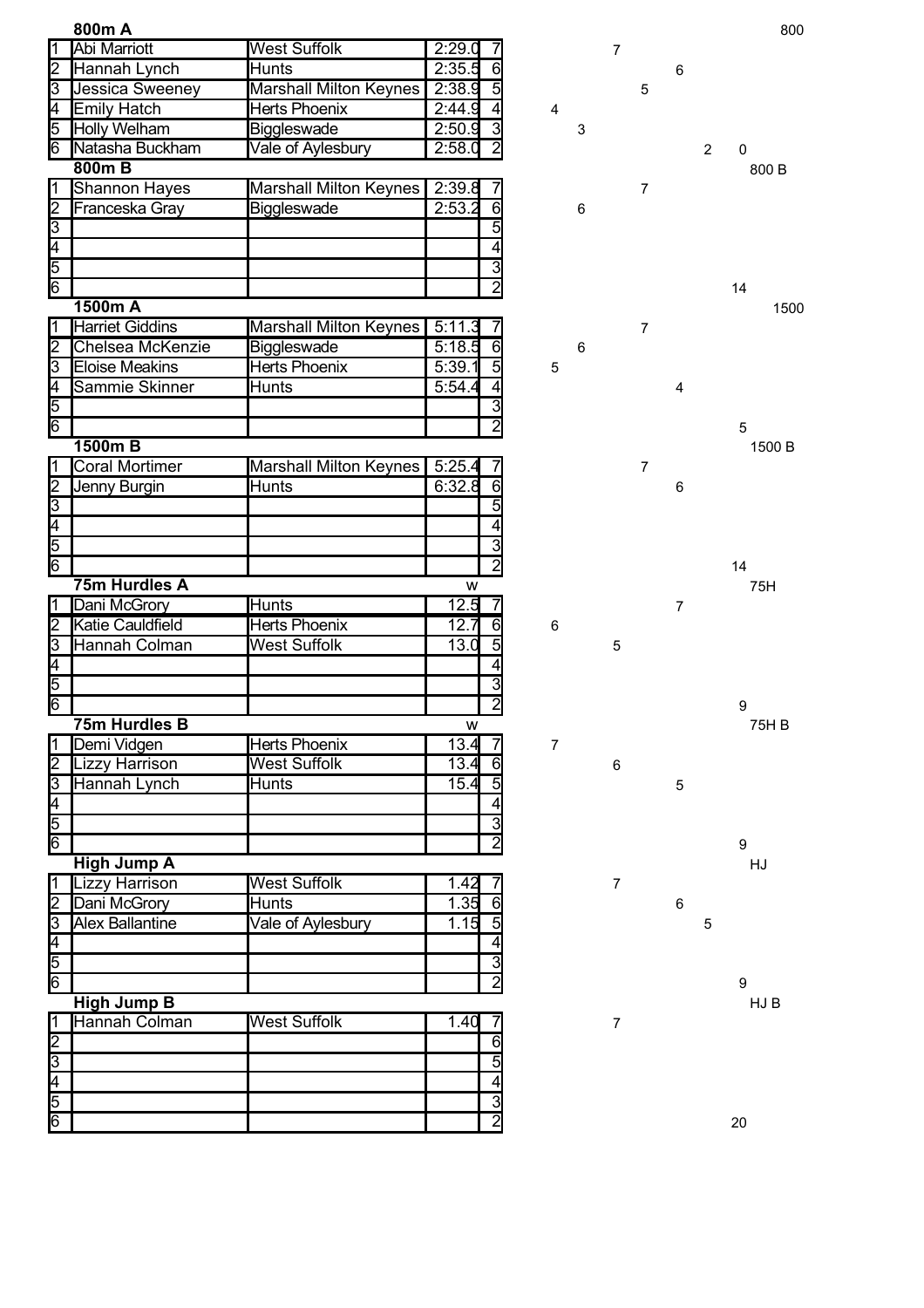|                          | Long Jump A             |                               |                         |                         |   |                 |   |       |   | LJ              |
|--------------------------|-------------------------|-------------------------------|-------------------------|-------------------------|---|-----------------|---|-------|---|-----------------|
|                          | <b>Ellie Rhodes</b>     | <b>Hunts</b>                  | 4.60                    |                         |   |                 |   | 7     |   |                 |
| $\overline{2}$           | Amy Donegan             | <b>West Suffolk</b>           | 4.55<br>6               |                         |   | $6\phantom{1}6$ |   |       |   |                 |
| $\overline{3}$           | Katie Crehan            | <b>Herts Phoenix</b>          | $\overline{5}$<br>4.38  | $\sqrt{5}$              |   |                 |   |       |   |                 |
| 4                        | Levi Johnston           | <b>Marshall Milton Keynes</b> | 4.02<br>4               |                         |   |                 | 4 |       |   |                 |
| 5                        | Holly Welham            | Biggleswade                   | 3.53<br>3               |                         | 3 |                 |   |       |   |                 |
| 6                        | <b>Alex Ballantine</b>  | Vale of Aylesbury             | $\overline{2}$<br>3.44  |                         |   |                 |   |       | 2 | 0               |
|                          | <b>Long Jump B</b>      |                               |                         |                         |   |                 |   |       |   | LJ B            |
| ⊺⊺                       | Danielle Haygreen       | <b>West Suffolk</b>           | 4.03                    |                         |   | $\overline{7}$  |   |       |   |                 |
| 12                       | Millie Lungren          | <b>Herts Phoenix</b>          | $\overline{6}$<br>4.02  | $\,6$                   |   |                 |   |       |   |                 |
| $\overline{3}$           | Jacki Llaneza           | <b>Hunts</b>                  | 5<br>3.81               |                         |   |                 |   | 5     |   |                 |
| $\overline{4}$           | Shannon Hayes           | Marshall Milton Keynes        | 3.75<br>$\overline{4}$  |                         |   |                 | 4 |       |   |                 |
| 5                        | Natasha Buckham         | Vale of Aylesbury             | 3.42<br>$\overline{3}$  |                         |   |                 |   |       | 3 |                 |
| 6                        |                         |                               | $\overline{2}$          |                         |   |                 |   |       |   | 2               |
|                          | <b>Shot Putt A</b>      |                               |                         |                         |   |                 |   |       |   | <b>SP</b>       |
| 11                       | <b>Ellie Rhodes</b>     | <b>Hunts</b>                  | 9.48                    |                         |   |                 |   | 7     |   |                 |
| 2                        | <b>Sam Milner</b>       | <b>West Suffolk</b>           | 9.00<br>6               |                         |   | 6               |   |       |   |                 |
| उ                        | Millie Lungren          | <b>Herts Phoenix</b>          | $\overline{5}$<br>7.03  | $\sqrt{5}$              |   |                 |   |       |   |                 |
| 4                        | Zoe Magnall             | Vale of Aylesbury             | 6.37<br>4               |                         |   |                 |   |       |   |                 |
| 5                        |                         | <b>Marshall Milton Keynes</b> | $\overline{3}$<br>6.30  |                         |   |                 |   |       | 4 |                 |
| 6                        | <b>Vicky Pope</b>       |                               | $\overline{2}$          |                         |   |                 | 3 |       |   |                 |
|                          |                         |                               |                         |                         |   |                 |   |       |   | $\overline{2}$  |
|                          | <b>Shot Putt B</b>      |                               |                         |                         |   |                 |   |       |   | SP <sub>B</sub> |
| Ī1                       | <b>Alex Turner</b>      | <b>West Suffolk</b>           | 7.23                    |                         |   | $\overline{7}$  |   |       |   |                 |
| $\frac{2}{3}$            | <b>Kayleigh Borkett</b> | <b>Hunts</b>                  | 5.25<br>6               |                         |   |                 |   | 6     |   |                 |
|                          | Demi Vidgen             | <b>Herts Phoenix</b>          | $\overline{5}$<br>4.86  | $\sqrt{5}$              |   |                 |   |       |   |                 |
|                          |                         |                               | 4                       |                         |   |                 |   |       |   |                 |
| $\frac{4}{6}$            |                         |                               | 3                       |                         |   |                 |   |       |   |                 |
|                          |                         |                               | $\overline{2}$          |                         |   |                 |   |       |   | 9               |
|                          | <b>Discus A</b>         |                               |                         |                         |   |                 |   |       |   | DT              |
| 1                        | Sam Milner              | <b>West Suffolk</b>           | 21.96                   |                         |   | $\overline{7}$  |   |       |   |                 |
| 2Ī                       | Zoe Magnall             | <b>Vale of Aylesbury</b>      | 17.80<br>6              |                         |   |                 |   |       | 6 |                 |
| 3                        | Sammie Skinner          | <b>Hunts</b>                  | $\overline{5}$<br>13.19 |                         |   |                 |   | 5     |   |                 |
| $\overline{\mathcal{A}}$ | <b>Rosie East</b>       | <b>Herts Phoenix</b>          | 12.38<br>4              | $\overline{\mathbf{4}}$ |   |                 |   |       |   |                 |
| $\overline{5}$           | Rianna Hoyte            | <b>Marshall Milton Keynes</b> | 11.56                   |                         |   |                 | 3 |       |   |                 |
| 6                        |                         |                               | $\overline{2}$          |                         |   |                 |   |       |   | 2               |
|                          | <b>Discus B</b>         |                               |                         |                         |   |                 |   |       |   | DT B            |
| 11                       | <b>Alex Turner</b>      | <b>West Suffolk</b>           | 16.30                   |                         |   | $\overline{7}$  |   |       |   |                 |
| 12                       | <b>Alex Ballantine</b>  | Vale of Aylesbury             | 12.56<br>6              |                         |   |                 |   |       | 6 |                 |
| 3                        | Jenny Burgin            | Hunts                         | 10.79<br>$\overline{5}$ |                         |   |                 |   | 5     |   |                 |
| $\overline{4}$           |                         |                               | 4                       |                         |   |                 |   |       |   |                 |
| 5                        |                         |                               | 3                       |                         |   |                 |   |       |   |                 |
| $\overline{6}$           |                         |                               |                         |                         |   |                 |   |       |   | 9               |
|                          | Javelin A               |                               |                         |                         |   |                 |   |       |   | JT              |
| 1                        | <b>Eloise Meakins</b>   | <b>Herts Phoenix</b>          | 29.40                   | 7                       |   |                 |   |       |   |                 |
| 12                       | Jacki Llaneza           | <b>Hunts</b>                  | 22.25<br>6              |                         |   |                 |   | 6     |   |                 |
| $\overline{3}$           | <b>Sam Milner</b>       | <b>West Suffolk</b>           | 5<br>20.89              |                         |   | 5               |   |       |   |                 |
| $\overline{4}$           | Zoe Magnall             | Vale of Aylesbury             | 18.66<br>$\overline{4}$ |                         |   |                 |   |       | 4 |                 |
| $\overline{5}$           | <b>Shannon Hayes</b>    | <b>Marshall Milton Keynes</b> | $\overline{3}$<br>13.01 |                         |   |                 | 3 |       |   |                 |
| 6                        |                         |                               | $\overline{2}$          |                         |   |                 |   |       |   | $\overline{2}$  |
|                          | <b>Javelin B</b>        |                               |                         |                         |   |                 |   |       |   | JT B            |
| 1                        | none                    | <b>West Suffolk</b>           |                         |                         |   |                 |   |       |   |                 |
| 2Ī                       |                         | Hunts                         | 18.53<br>14.20<br>6     |                         |   | 7               |   |       |   |                 |
|                          | <b>Kayleigh Borkett</b> |                               |                         |                         |   |                 |   | $\,6$ |   |                 |
| 3                        | Millie Lungren          | <b>Herts Phoenix</b>          | $\overline{5}$<br>14.09 | $\sqrt{5}$              |   |                 |   |       |   |                 |
| $\overline{4}$           | Rianna Hoyte            | <b>Marshall Milton Keynes</b> | 8.69<br>4               |                         |   |                 | 4 |       |   |                 |
| $\overline{5}$           |                         |                               | $\overline{3}$          |                         |   |                 |   |       |   |                 |
| 6                        |                         |                               | $\overline{2}$          |                         |   |                 |   |       |   | 5               |
|                          | 4x100m                  |                               |                         |                         |   |                 |   |       |   | 4x100           |
| l1                       | <b>West Suffolk</b>     |                               | 54.0                    |                         |   | $\overline{7}$  |   |       |   |                 |
| 12                       | Hunts                   |                               | $\overline{54.6}$<br>6  |                         |   |                 |   | $\,6$ |   |                 |
| 3                        | <b>Herts Phoenix</b>    |                               | 56.3<br>$\overline{5}$  | $\sqrt{5}$              |   |                 |   |       |   |                 |
| 4                        | Vale of Aylesbury       |                               | 57.3<br>4               |                         |   |                 |   |       | 4 |                 |
| 5                        | Marshall Milton Keynes  |                               | 3<br>59.8               |                         |   |                 | 3 |       |   |                 |
| 6                        |                         |                               |                         |                         |   |                 |   |       |   | $\overline{2}$  |

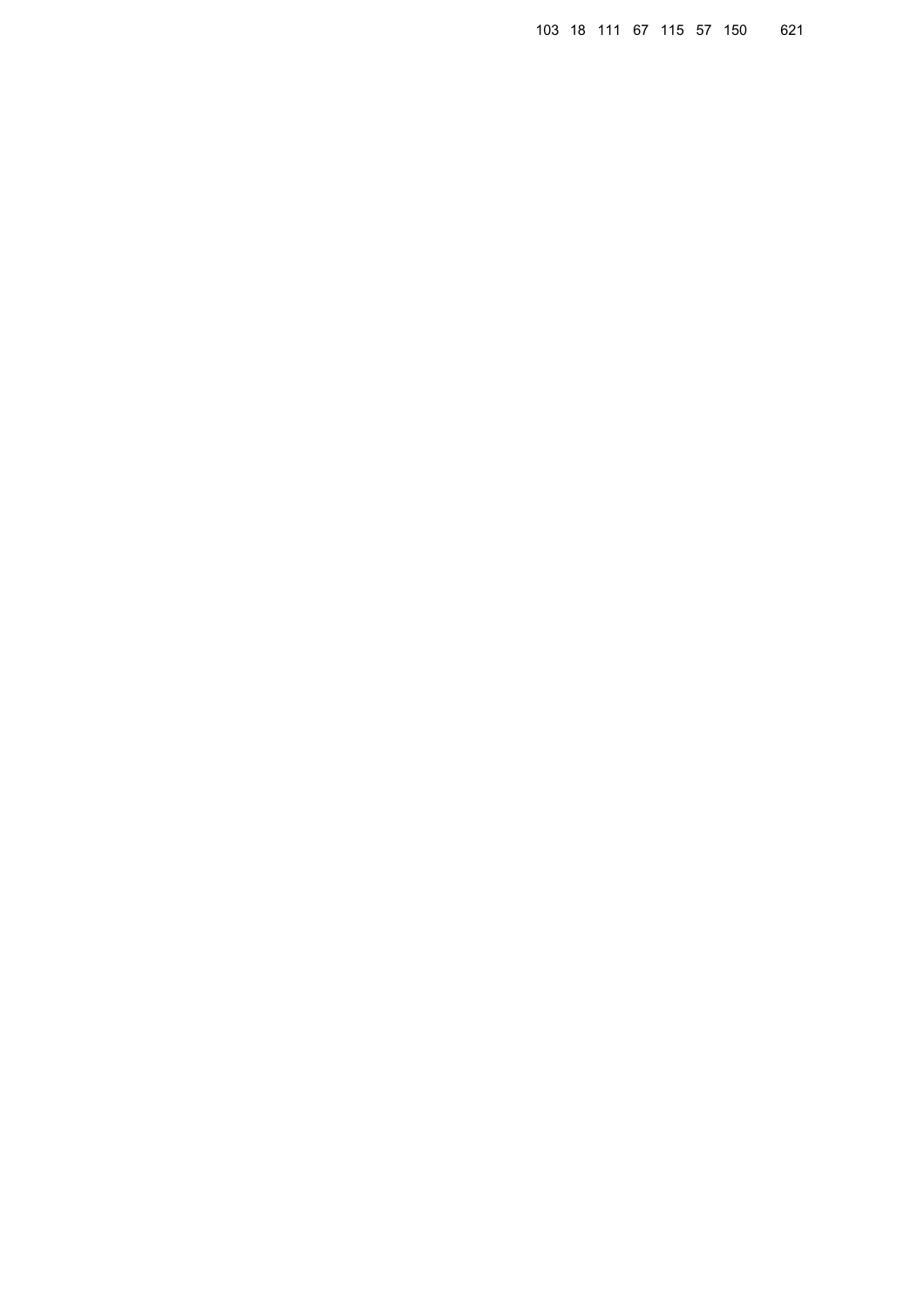## **EYAL Meeting - Milton Keynes - 7 May 2006**

**Under 17 Women**

|    | Team                       | <b>Score</b> |   |
|----|----------------------------|--------------|---|
|    | Marshall Milton Keynes 136 |              | м |
|    | <b>West Suffolk</b>        |              |   |
| 13 | <b>Herts Phoenix</b>       | 60           | P |
|    | Hunts                      | 42           | G |
| 15 | Vale of Aylesbury          | 15           | V |
| l6 | Biggleswade                |              |   |

|                                                         | <b>Overall Team</b>        |                               |                        |                |                |   |                |                  |        |   |                |     |
|---------------------------------------------------------|----------------------------|-------------------------------|------------------------|----------------|----------------|---|----------------|------------------|--------|---|----------------|-----|
| 1                                                       | Marshall Milton Keynes 642 |                               | M                      |                |                |   |                |                  |        |   |                |     |
| $\frac{2}{3}$ $\frac{4}{5}$ $\frac{5}{6}$               | <b>Herts Phoenix</b>       | 542                           | P                      |                |                |   |                |                  |        |   |                |     |
|                                                         | <b>West Suffolk</b>        | 541                           | J                      |                |                |   |                |                  |        |   |                |     |
|                                                         | Hunts                      | 305                           | G                      |                |                |   |                |                  |        |   |                |     |
|                                                         | Vale of Aylesbury          | 238                           | $\vee$                 |                |                |   |                |                  |        |   |                |     |
|                                                         | Biggleswade                | 104                           | I                      |                |                |   |                |                  |        |   |                |     |
|                                                         | 100m A                     |                               | w                      | P              | $\blacksquare$ | J | M              | G                | $\vee$ |   |                | 100 |
| 1                                                       | Katryna Hardcastle         | Marshall Milton Keynes        | 12.9                   |                |                |   |                | $\overline{7}$   |        |   |                |     |
| $\overline{2}$                                          | Sarah Batting              | <b>West Suffolk</b>           | 13.0                   | 6              |                |   | 6              |                  |        |   |                |     |
|                                                         | Helen Van Kempen           | <b>Herts Phoenix</b>          | 13.7                   | $\overline{5}$ | 5              |   |                |                  |        |   |                |     |
|                                                         | Janie Gadsen               | Vale of Aylesbury             | 14.6<br>$\overline{4}$ |                |                |   |                |                  |        | 4 |                |     |
| $\frac{3}{4}$ $\frac{4}{5}$ $\frac{1}{6}$               |                            |                               |                        | 3              |                |   |                |                  |        |   |                |     |
|                                                         |                            |                               | $\overline{2}$         |                |                |   |                |                  |        |   | 5              |     |
|                                                         | $100m$ B                   |                               | w                      |                |                |   |                |                  |        |   | 100 B          |     |
|                                                         | <b>Cassie Barrow</b>       | <b>Marshall Milton Keynes</b> | 14.0                   |                |                |   |                | $\overline{7}$   |        |   |                |     |
|                                                         | Terri Moss                 | Vale of Aylesbury             | 14.6<br>6              |                |                |   |                |                  |        | 6 |                |     |
|                                                         |                            |                               |                        | 5              |                |   |                |                  |        |   |                |     |
| $\frac{1}{2}$ $\frac{2}{3}$ $\frac{4}{5}$ $\frac{5}{6}$ |                            |                               | 4                      |                |                |   |                |                  |        |   |                |     |
|                                                         |                            |                               | $\overline{3}$         |                |                |   |                |                  |        |   |                |     |
|                                                         |                            |                               | $\overline{2}$         |                |                |   |                |                  |        |   | 14             |     |
|                                                         | 200m A                     |                               | w                      |                |                |   |                |                  |        |   |                | 200 |
| $\overline{1}$                                          | Katryna Hardcastle         | Marshall Milton Keynes        | 27.0                   | 7              |                |   |                | $\overline{7}$   |        |   |                |     |
| $\overline{2}$                                          | Sarah Batting              | West Suffolk                  | 27.3                   | 6              |                |   | 6              |                  |        |   |                |     |
| उि                                                      | <b>Gemma Murphy</b>        | Vale of Aylesbury             | $\overline{27.4}$      | 5              |                |   |                |                  |        | 5 |                |     |
|                                                         | Nikki Bryan                | <b>Herts Phoenix</b>          | 29.8<br>$\overline{4}$ |                | 4              |   |                |                  |        |   |                |     |
| $\frac{4}{5}$ $\frac{5}{6}$                             | None                       | Hunts                         | 3<br>31.9              |                |                |   |                |                  | 3      |   |                |     |
|                                                         |                            |                               | $\overline{2}$         |                |                |   |                |                  |        |   | $\overline{2}$ |     |
|                                                         | $200m$ B                   |                               | w                      |                |                |   |                |                  |        |   | 200 B          |     |
|                                                         | <b>Cassie Barrow</b>       | <b>Marshall Milton Keynes</b> | 28.6                   |                |                |   |                | $\overline{7}$   |        |   |                |     |
| $\frac{1}{2}$ $\frac{1}{3}$ $\frac{4}{5}$ $\frac{6}{6}$ | Zara McLoone               | <b>West Suffolk</b>           | 34.1<br>6              |                |                |   | 6              |                  |        |   |                |     |
|                                                         |                            |                               | 5                      |                |                |   |                |                  |        |   |                |     |
|                                                         |                            |                               | 4                      |                |                |   |                |                  |        |   |                |     |
|                                                         |                            |                               | 3                      |                |                |   |                |                  |        |   |                |     |
|                                                         |                            |                               | $\overline{2}$         |                |                |   |                |                  |        |   |                |     |
|                                                         |                            |                               |                        |                |                |   |                |                  |        |   | 14             |     |
|                                                         | 300m A                     |                               |                        |                |                |   |                |                  |        |   |                | 300 |
| ī                                                       | <b>Helen Waters</b>        | <b>West Suffolk</b>           | 43.1                   |                |                |   | $\overline{7}$ |                  |        |   |                |     |
| $\overline{2}$                                          | Cydnie Gaspar              | Marshall Milton Keynes        | 6<br>44.9              |                |                |   |                | 6                |        |   |                |     |
| $\overline{3}$                                          | Amy Lunnis                 | <b>Herts Phoenix</b>          | 同<br>48.7              |                | 5              |   |                |                  |        |   |                |     |
| $\frac{4}{5}$ $\frac{5}{6}$                             | Siobhan Skinner            | Hunts                         | 49.3                   |                |                |   |                |                  | 4      |   |                |     |
|                                                         |                            |                               |                        |                |                |   |                |                  |        |   |                |     |
|                                                         |                            |                               |                        |                |                |   |                |                  |        |   | 5              |     |
|                                                         | $300m$ B                   |                               |                        |                |                |   |                |                  |        |   | 300 B          |     |
|                                                         | Sadie French               | <b>Marshall Milton Keynes</b> | 46.0                   |                |                |   |                | $\boldsymbol{7}$ |        |   |                |     |
|                                                         | Tanya Curbric              | <b>Herts Phoenix</b>          | 48.1<br>$\overline{6}$ |                | 6              |   |                |                  |        |   |                |     |
| $\frac{1}{2}$ $\frac{2}{3}$ $\frac{4}{5}$ $\frac{5}{6}$ |                            |                               |                        | 5              |                |   |                |                  |        |   |                |     |
|                                                         |                            |                               | 4                      |                |                |   |                |                  |        |   |                |     |
|                                                         |                            |                               |                        | 3              |                |   |                |                  |        |   |                |     |
|                                                         |                            |                               | $\overline{2}$         |                |                |   |                |                  |        |   | 14             |     |

|                               |    |   |        | Waste<br>Numi Mill<br>Numi Mill<br>Numi<br>Herts P<br>Herts P |                               |          |
|-------------------------------|----|---|--------|---------------------------------------------------------------|-------------------------------|----------|
| $\ddot{\phantom{0}}$<br>100 B | 5  | 4 |        | M G V<br>7<br>6                                               | $\overline{\phantom{a}}$<br>5 | $P \mid$ |
| 2                             | 14 | 6 | 7<br>7 | 6                                                             |                               |          |



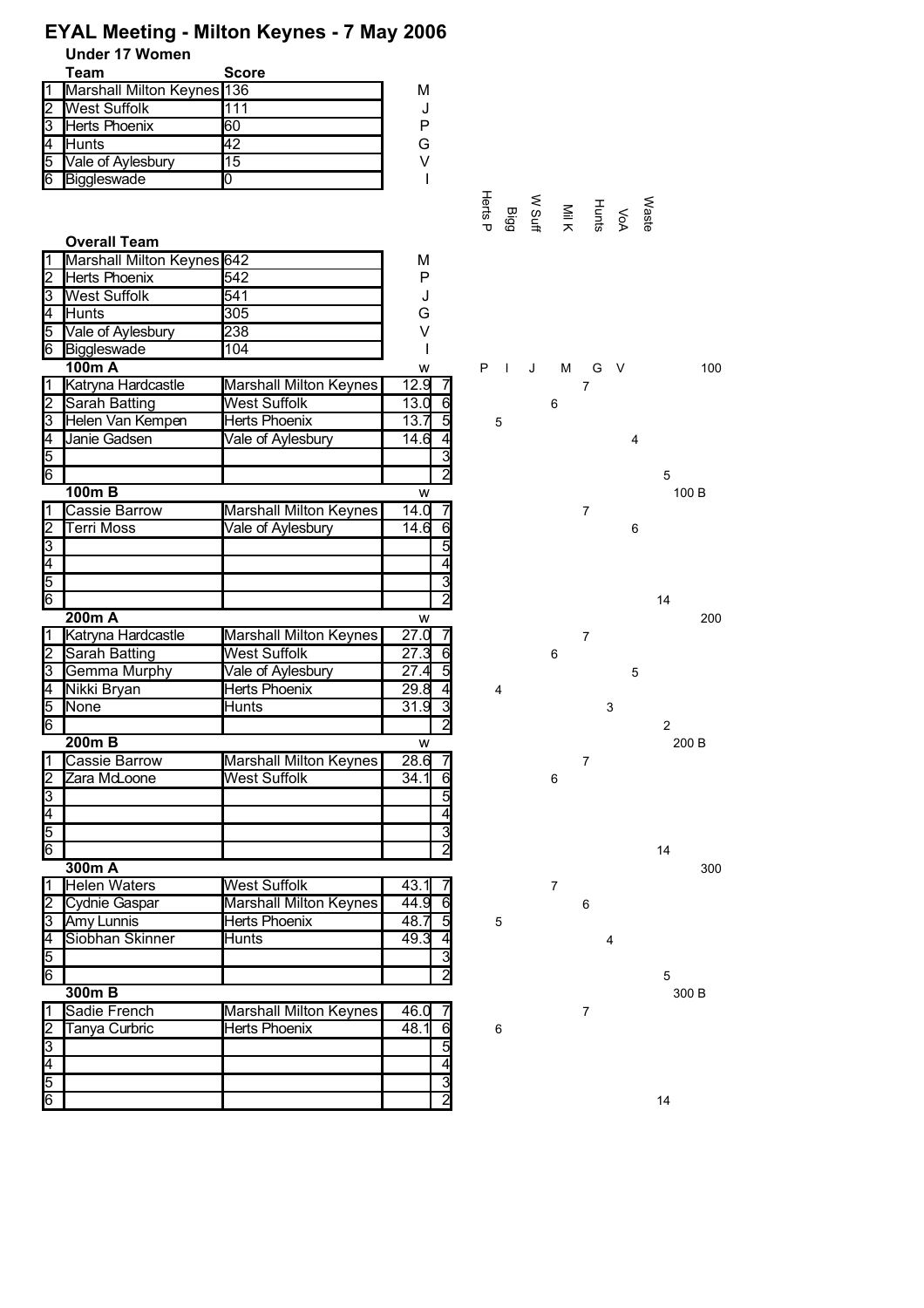|                                           | 800m A                |                               |                           |             |                         |                | 800              |
|-------------------------------------------|-----------------------|-------------------------------|---------------------------|-------------|-------------------------|----------------|------------------|
| $\overline{1}$                            | <b>Freya Giddins</b>  | <b>Marshall Milton Keynes</b> | 2:33.6                    |             |                         | $\overline{7}$ |                  |
| $\overline{2}$                            | Tanya Curbric         | <b>Herts Phoenix</b>          | 2:36.5<br>$6\overline{6}$ | 6           |                         |                |                  |
| $\overline{3}$                            | Siobhan Skinner       | <b>Hunts</b>                  | 2:45.9<br>5               |             |                         | 5              |                  |
|                                           |                       |                               | 4                         |             |                         |                |                  |
| $\frac{4}{6}$                             |                       |                               | $\overline{\mathbf{3}}$   |             |                         |                |                  |
|                                           |                       |                               | $\overline{2}$            |             |                         |                | 9                |
|                                           | $800m$ B              |                               |                           |             |                         |                | 800 B            |
| $\overline{\mathsf{1}}$                   | Lianne Brook          | <b>Marshall Milton Keynes</b> | 2:38.2<br>7               |             |                         | $\overline{7}$ |                  |
|                                           | Nikki Bryan           | <b>Herts Phoenix</b>          | 6<br>2:57.1               | 6           |                         |                |                  |
|                                           |                       |                               | 5                         |             |                         |                |                  |
|                                           |                       |                               | 4                         |             |                         |                |                  |
| $\frac{2}{3}$ $\frac{4}{5}$ $\frac{5}{6}$ |                       |                               | $\overline{3}$            |             |                         |                |                  |
|                                           |                       |                               | $\overline{2}$            |             |                         |                | 14               |
|                                           | 1500m A               |                               |                           |             |                         |                | 1500             |
| $\overline{1}$                            | Zara McLoone          | <b>West Suffolk</b>           | 5:13.4<br>7               |             | $\overline{7}$          |                |                  |
| $\frac{2}{3}$                             | Katie Burgin          | <b>Hunts</b>                  | $\overline{6}$<br>5:42.9  |             |                         | 6              |                  |
|                                           |                       |                               | 5                         |             |                         |                |                  |
|                                           |                       |                               | $\overline{4}$            |             |                         |                |                  |
| $\frac{4}{5}$                             |                       |                               | <u>isl</u>                |             |                         |                |                  |
|                                           |                       |                               |                           |             |                         |                | 14               |
|                                           | 1500m B               |                               |                           |             |                         |                | 1500 B           |
| $\overline{1}$                            |                       |                               |                           |             |                         |                |                  |
| $\frac{2}{3}$ $\frac{4}{5}$               |                       |                               | $\overline{6}$            |             |                         |                |                  |
|                                           |                       |                               | $\overline{5}$            |             |                         |                |                  |
|                                           |                       |                               | 4                         |             |                         |                |                  |
|                                           |                       |                               | 3                         |             |                         |                |                  |
| 6                                         |                       |                               | $\overline{2}$            |             |                         |                | 27               |
|                                           | 80m Hurdles A         |                               | W                         |             |                         |                | 80H              |
| $\overline{1}$                            | Lana Watts            | <b>West Suffolk</b>           | 13.2<br>7                 |             | $\overline{7}$          |                |                  |
| Z                                         |                       |                               | $\overline{6}$            |             |                         |                |                  |
| $\overline{3}$                            |                       |                               | 5                         |             |                         |                |                  |
|                                           |                       |                               | 4                         |             |                         |                |                  |
| $\frac{4}{6}$                             |                       |                               | $\overline{3}$            |             |                         |                |                  |
|                                           |                       |                               | $\overline{2}$            |             |                         |                | 20               |
|                                           | 80m Hurdles B         |                               | W                         |             |                         |                | 80H B            |
| 1                                         | Rosie Wowk            | <b>West Suffolk</b>           | 14.2<br>7                 |             | $\overline{7}$          |                |                  |
| $\frac{2}{3}$                             |                       |                               | $\overline{6}$            |             |                         |                |                  |
|                                           |                       |                               | 5                         |             |                         |                |                  |
|                                           |                       |                               | 4                         |             |                         |                |                  |
| $\frac{4}{5}$                             |                       |                               | $\overline{3}$            |             |                         |                |                  |
|                                           |                       |                               | $\overline{2}$            |             |                         |                | 20               |
|                                           | <b>High Jump A</b>    |                               |                           |             |                         |                | HJ               |
| $\overline{1}$                            | ana Watts             | <b>West Suffolk</b>           | 1.45<br>7                 |             | $\overline{\mathbf{7}}$ |                |                  |
|                                           | <b>Cydnie Gaspar</b>  | <b>Marshall Milton Keynes</b> | 1.35<br>$\overline{6}$    |             |                         | 6              |                  |
| $\frac{2}{3}$                             |                       |                               | 5                         |             |                         |                |                  |
|                                           |                       |                               | 4                         |             |                         |                |                  |
| $\frac{5}{6}$                             |                       |                               | $\overline{3}$            |             |                         |                |                  |
|                                           |                       |                               | $\overline{2}$            |             |                         |                | 14               |
|                                           | <b>High Jump B</b>    |                               |                           |             |                         |                | HJ B             |
| ⊺⊺                                        | <b>Emily Boughton</b> | <b>West Suffolk</b>           | 1.35<br>7                 |             | $\overline{7}$          |                |                  |
| 2<br>3<br>4<br>5<br>6                     |                       |                               | $\overline{6}$            |             |                         |                |                  |
|                                           |                       |                               | 5                         |             |                         |                |                  |
|                                           |                       |                               | 4                         |             |                         |                |                  |
|                                           |                       |                               | $\overline{3}$            |             |                         |                |                  |
|                                           |                       |                               | $\overline{2}$            |             |                         |                | 20               |
|                                           | Long Jump A           |                               |                           |             |                         |                | LJ               |
| $\overline{1}$                            | Katryna Hardcastle    | <b>Marshall Milton Keynes</b> | 4.67<br>7                 |             |                         | $\overline{7}$ |                  |
| $\frac{2}{3}$                             | Lana Watts            | <b>West Suffolk</b>           | 4.37<br>6                 |             | $\,6\,$                 |                |                  |
|                                           | None                  | <b>Herts Phoenix</b>          | 3.68<br>5                 | $\mathbf 5$ |                         |                |                  |
|                                           |                       |                               | $\overline{4}$            |             |                         |                |                  |
| $\frac{4}{5}$                             |                       |                               | انعا                      |             |                         |                |                  |
|                                           |                       |                               |                           |             |                         |                | $\boldsymbol{9}$ |



9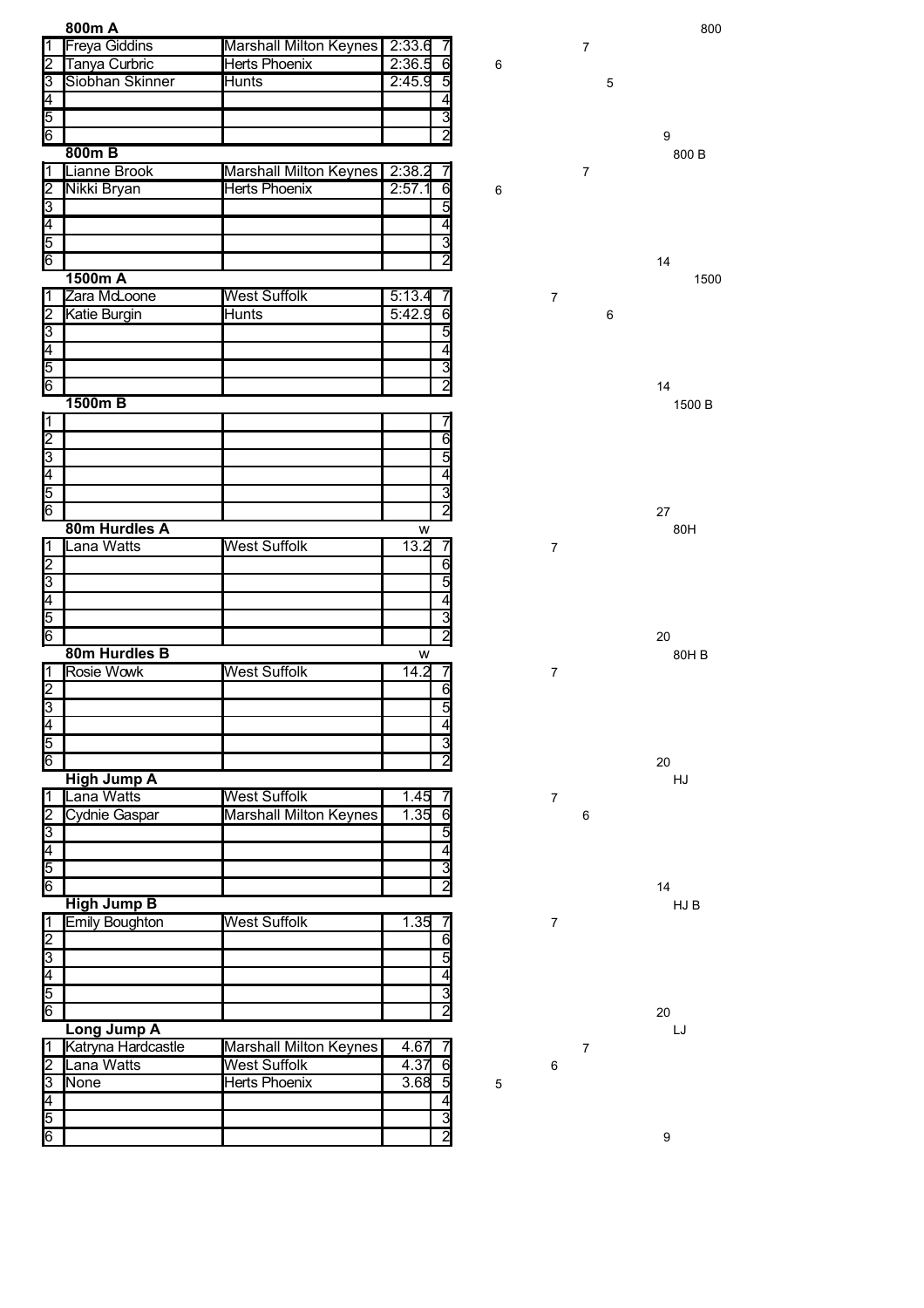|                             | Long Jump B            |                               |                         |                         |                |                |                | LJ B             |
|-----------------------------|------------------------|-------------------------------|-------------------------|-------------------------|----------------|----------------|----------------|------------------|
| l1                          | Sadie French           | Marshall Milton Keynes        | 4.16                    |                         |                | $\overline{7}$ |                |                  |
|                             | Rosie Wowk             | West Suffolk                  | 3.70<br>6               |                         | 6              |                |                |                  |
|                             |                        |                               | 5                       |                         |                |                |                |                  |
|                             |                        |                               | 4                       |                         |                |                |                |                  |
|                             |                        |                               | $\overline{\mathbf{3}}$ |                         |                |                |                |                  |
| $\frac{2}{9}$               |                        |                               |                         |                         |                |                |                | 14               |
|                             | <b>Triple Jump A</b>   |                               |                         |                         |                |                |                | TJ               |
| 1                           | Sadie French           | <b>Marshall Milton Keynes</b> | 9.91                    |                         |                | $\overline{7}$ |                |                  |
| 2                           | <b>Helen Waters</b>    | <b>West Suffolk</b>           | 9.54<br>6               |                         | 6              |                |                |                  |
| β                           | <b>Amy Lunnis</b>      | <b>Herts Phoenix</b>          | 8.81<br>5               | $\mathbf 5$             |                |                |                |                  |
|                             |                        |                               | 4                       |                         |                |                |                |                  |
|                             |                        |                               | $\overline{3}$          |                         |                |                |                |                  |
| $\frac{4}{5}$               |                        |                               | 2                       |                         |                |                |                | 9                |
|                             | <b>Triple Jump B</b>   |                               |                         |                         |                |                |                | TJ B             |
| ⊺⊺                          | <b>Freya Giddins</b>   | <b>Marshall Milton Keynes</b> | 8.42                    |                         |                | $\overline{7}$ |                |                  |
| $\frac{2}{9}$               |                        |                               | 6                       |                         |                |                |                |                  |
|                             |                        |                               | 5                       |                         |                |                |                |                  |
|                             |                        |                               | 4                       |                         |                |                |                |                  |
|                             |                        |                               | 3                       |                         |                |                |                |                  |
|                             |                        |                               | $\overline{2}$          |                         |                |                |                | 20               |
|                             | <b>Shot Putt A</b>     |                               |                         |                         |                |                |                | <b>SP</b>        |
| Ī1                          | <b>Sadie Watts</b>     | <b>Marshall Milton Keynes</b> | 9.78                    |                         |                | $\overline{7}$ |                |                  |
| 2                           | <b>Yasmin Collins</b>  | <b>Hunts</b>                  | 7.35<br>6               |                         |                |                | 6              |                  |
| उ                           | Anastasia Turner       | <b>West Suffolk</b>           | 5<br>7.09               |                         | 5              |                |                |                  |
| $\frac{4}{5}$ $\frac{5}{6}$ | Amy Lunnis             | Herts Phoenix                 | 5.36<br>4               | $\overline{4}$          |                |                |                |                  |
|                             |                        |                               | 3                       |                         |                |                |                |                  |
|                             |                        |                               | $\overline{2}$          |                         |                |                |                | 5                |
|                             | <b>Shot Putt B</b>     |                               |                         |                         |                |                |                | SP <sub>B</sub>  |
| $\overline{1}$              | <b>Helen Waters</b>    | <b>West Suffolk</b>           | 6.74<br>7               |                         | $\overline{7}$ |                |                |                  |
| 2                           | <b>Freya Giddins</b>   | <b>Marshall Milton Keynes</b> | 6<br>6.14               |                         |                | 6              |                |                  |
| 3                           | <b>Katie Burgin</b>    | Hunts                         | 4.78<br>5               |                         |                |                | 5              |                  |
| $\overline{4}$              |                        |                               | 4                       |                         |                |                |                |                  |
| $\overline{5}$              |                        |                               | $\overline{3}$          |                         |                |                |                |                  |
| $\overline{6}$              |                        |                               | $\overline{2}$          |                         |                |                |                | $\boldsymbol{9}$ |
|                             | <b>Discus A</b>        |                               |                         |                         |                |                |                | DT               |
|                             |                        |                               |                         |                         |                |                |                |                  |
| Π                           | <b>Yasmin Collins</b>  | Hunts                         | 25.76                   |                         |                |                | $\overline{7}$ |                  |
| 2                           | <b>Sadie Watts</b>     | Marshall Milton Keynes        | 25.67<br>6              |                         |                | 6              |                |                  |
| 3                           | Anastasia Turner       | <b>West Suffolk</b>           | 5<br>19.60              |                         | 5              |                |                |                  |
|                             | Helen Van Kempen       | Herts Phoenix                 | 17.95<br>4              | $\overline{4}$          |                |                |                |                  |
|                             |                        |                               | $\overline{3}$          |                         |                |                |                |                  |
| $\frac{4}{5}$ $\frac{6}{5}$ |                        |                               | $\overline{2}$          |                         |                |                |                | 5                |
|                             | <b>Discus B</b>        |                               |                         |                         |                |                |                | DT B             |
| Ī1                          | Lianne Brook           | <b>Marshall Milton Keynes</b> | 21.12                   |                         |                | $\overline{7}$ |                |                  |
| $\overline{2}$              |                        |                               | $\overline{6}$          |                         |                |                |                |                  |
| $\overline{3}$              |                        |                               | 5                       |                         |                |                |                |                  |
|                             |                        |                               | 4                       |                         |                |                |                |                  |
|                             |                        |                               | $\overline{\mathbf{3}}$ |                         |                |                |                |                  |
| $\frac{4}{6}$               |                        |                               | $\overline{2}$          |                         |                |                |                | 20               |
|                             | Javelin A              |                               |                         |                         |                |                |                | JT A             |
| ∏                           | <b>Sadie Watts</b>     | <b>Marshall Milton Keynes</b> | 31.80                   |                         |                | $\overline{7}$ |                |                  |
| 2                           | <b>Yasmin Collins</b>  | Hunts                         | 18.19<br>6              |                         |                |                | 6              |                  |
| उि                          | Anastasia Turner       | <b>West Suffolk</b>           | 16.15<br>5              |                         | 5              |                |                |                  |
|                             | Helen Van Kempen       | <b>Herts Phoenix</b>          | 8.35<br>4               | $\overline{\mathbf{4}}$ |                |                |                |                  |
|                             |                        |                               | $\overline{3}$          |                         |                |                |                |                  |
| $\frac{4}{5}$ $\frac{1}{6}$ |                        |                               | $\overline{2}$          |                         |                |                |                | 5                |
|                             | Javelin B              |                               |                         |                         |                |                |                | JT B             |
| $\sqrt{1}$                  | Monica Jurcic          | <b>Marshall Milton Keynes</b> | 26.31                   |                         |                | $\overline{7}$ |                |                  |
| $\overline{2}$              | <b>Emily Boughton</b>  | <b>West Suffolk</b>           | 10.88<br>6              |                         | 6              |                |                |                  |
| उ़                          |                        |                               | 5                       |                         |                |                |                |                  |
|                             |                        |                               | 4                       |                         |                |                |                |                  |
|                             |                        |                               | 3                       |                         |                |                |                |                  |
| $\frac{4}{5}$               |                        |                               | $\overline{2}$          |                         |                |                |                | 14               |
|                             | 4x100m                 |                               |                         |                         |                |                |                | 4x100            |
| 1                           | Marshall Milton Keynes |                               | 54.8                    |                         |                | $\overline{7}$ |                |                  |
| 2                           | <b>Herts Phoenix</b>   |                               | 55.9<br>6               | 6                       |                |                |                |                  |
| उ़                          | <b>West Suffolk</b>    |                               | 58.3<br>5               |                         | 5              |                |                |                  |
|                             |                        |                               |                         |                         |                |                |                |                  |
| $\frac{4}{5}$ $\frac{5}{6}$ |                        |                               | 3<br>$\overline{2}$     |                         |                |                |                | $\boldsymbol{9}$ |

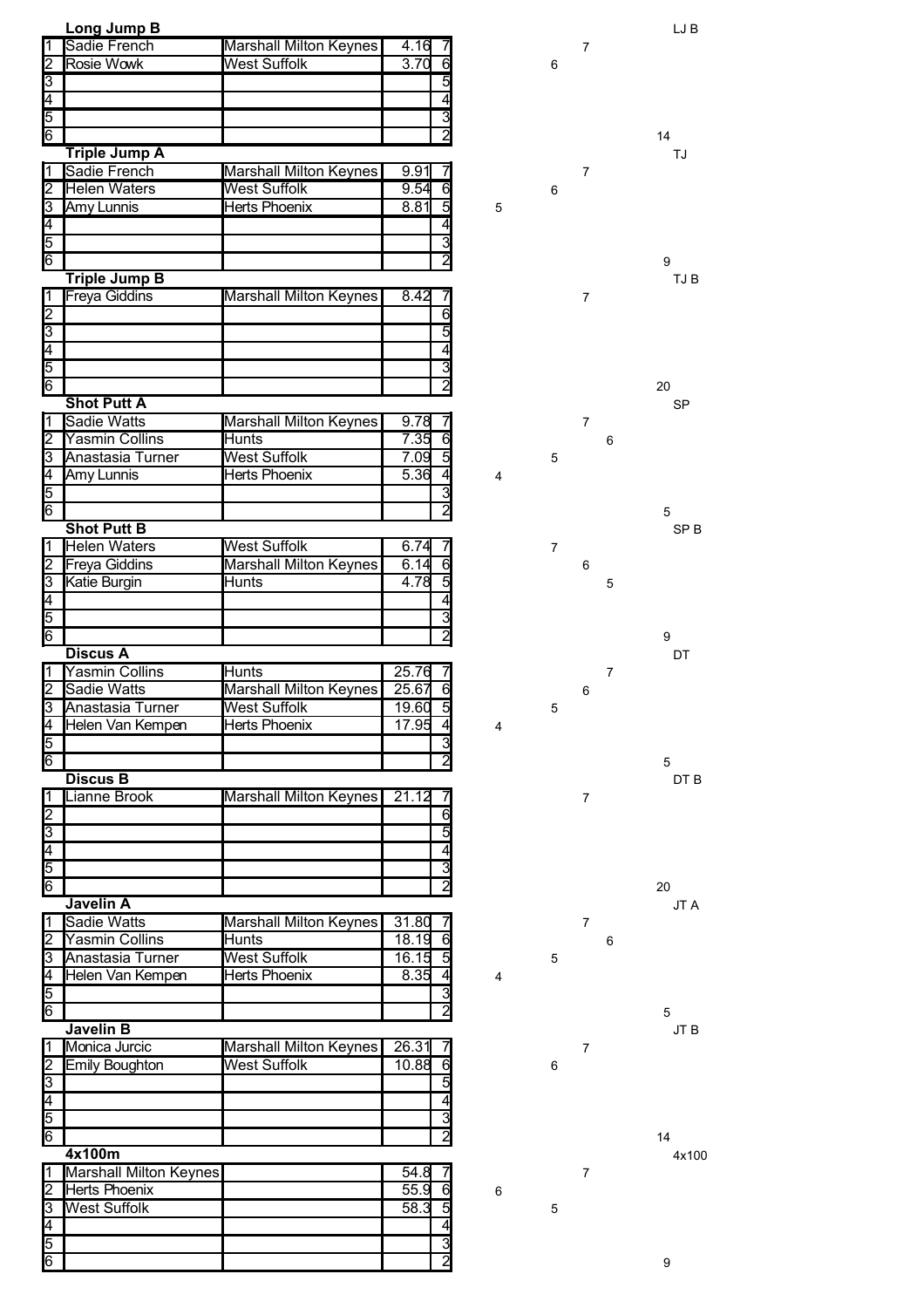0 111 136 42 15 311 675